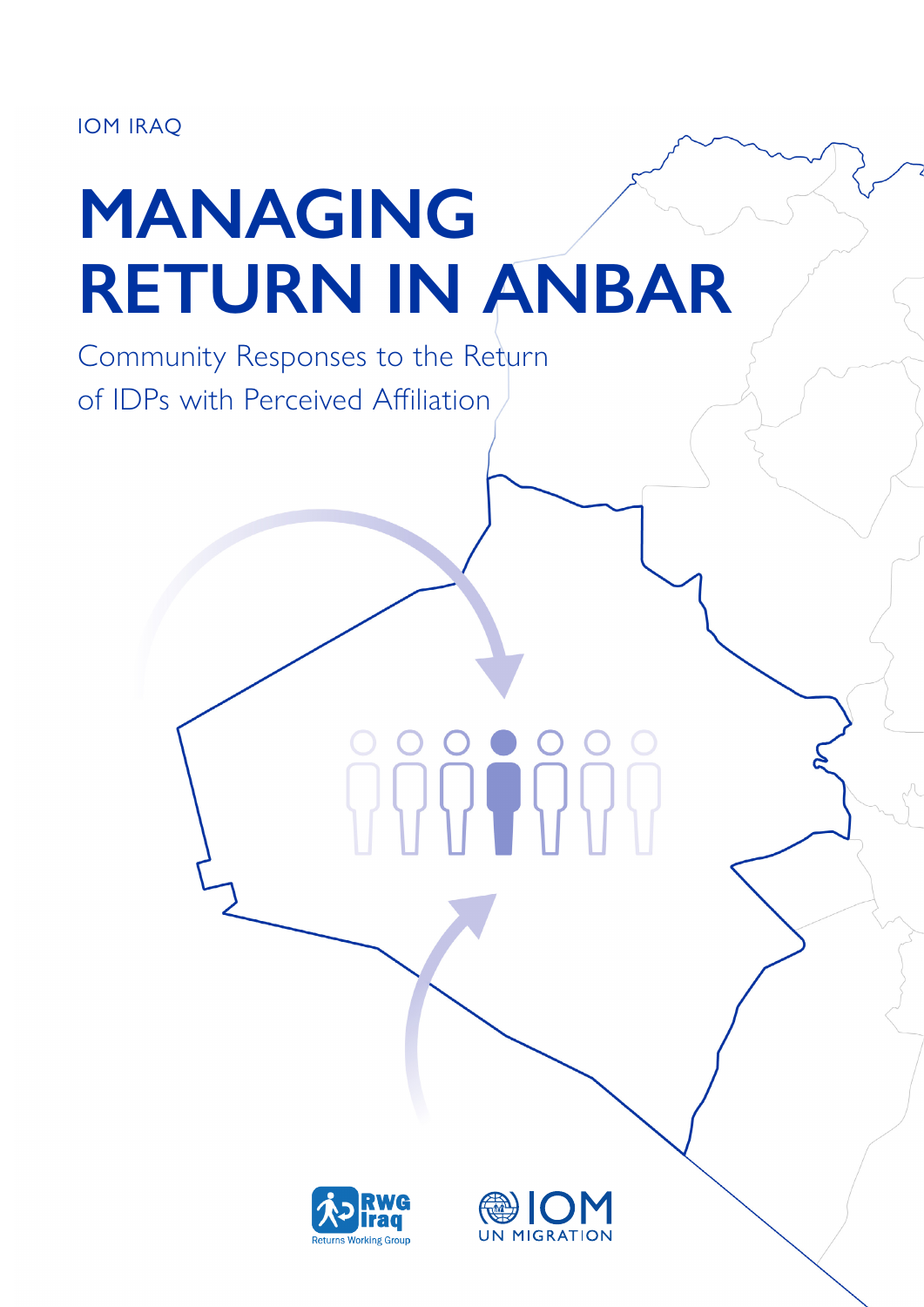#### ABOUT IOM

The International Organization for Migration (IOM) is committed to the principle that humane and orderly migration benefits migrants and society. As an intergovernmental organization, IOM acts with its partners in the international community to: assist in meeting the operational challenges of migration; advance understanding of migration issues; encourage social and economic development through migration; and uphold the human dignity and well-being of migrants.

The opinions expressed in the report are those of the authors and do not necessarily reflect the views of the International Organization for Migration (IOM). The information contained in this report is for general information purposes only. Names and boundaries do not imply official endorsement or acceptance by the International Organization for Migration (IOM).

IOM Iraq endeavours to keep this information as accurate as possible but makes no claim – expressed or implied – on the completeness, accuracy and suitability of the information provided through this report.

#### ABOUT RWG

The Returns Working Group (RWG) is an operational and multi- stakeholder platform on returns, which was established in line with Strategic Objective 3 of the 2016 Iraq Humanitarian Response Plan "to support voluntary, safe and dignified return" of IDPs, to monitor and report on conditions in return areas, and determine to what extent durable solutions have been achieved- or progress made- for returnees.

The key objective of the group is to establish coherence of information, data and analysis, strengthen coordination and advocacy, give guidance on activities related to the key areas, and enhance complementary action among its partners with the overall goal of supporting and reinforcing the national response to Iraq's coming reintegration challenge.

This report has been authored by Olga Aymerich, with contributions from Erin Autumn Neale and Kate Elizabeth Albers.

Report design and layout by Connard Co – [www.connard.co](http://www.connard.co)

© 2020 International Organization for Migration (IOM)

All rights reserved. No part of this publication may be reproduced, stored in a retrieval system, or transmitted in any form or by any means, electronic, mechanical, photocopying, recording or otherwise without the prior written permission of the publisher.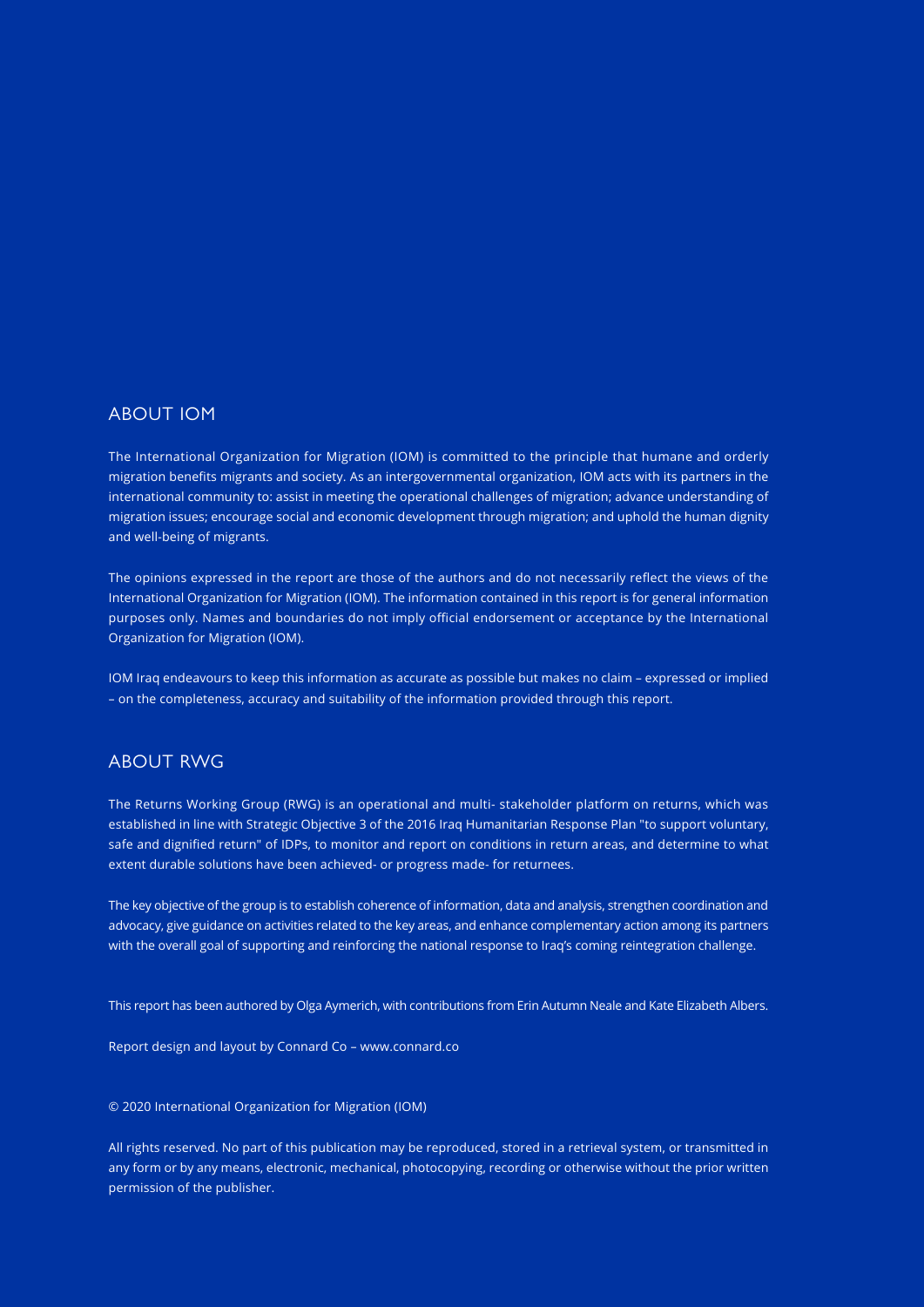#### TABLE OF CONTENTS

<span id="page-2-0"></span>

| <b>Executive Summary</b>                  | $\overline{4}$ |
|-------------------------------------------|----------------|
|                                           |                |
| Introduction                              | 6              |
| Objectives                                | 7              |
| Methodology                               | 7              |
| Factors of Acceptance and Rejection       | 8              |
| Community Mechanisms to Manage Return     | 12             |
| Obstacles to Sustainable Long-Term Return | 16             |
| <b>Discussion</b>                         | 18             |
| Recommendations                           | 19             |
| Annex 1: Community Backgrounds            | 20             |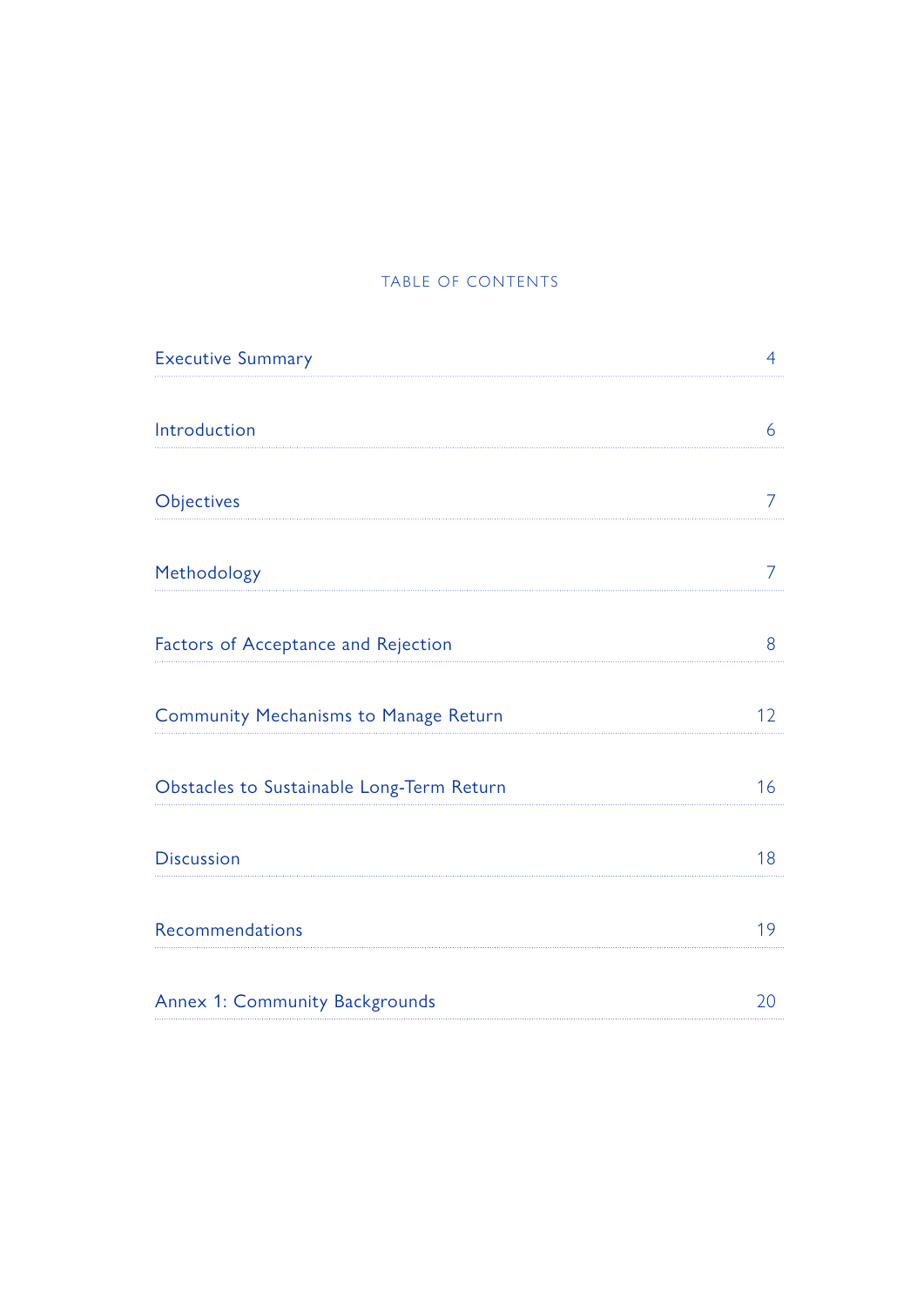# <span id="page-3-0"></span>EXECUTIVE SUMMARY

The voluntary return of internally displaced persons (IDPs) to their areas of origin is one of the recognized pathways towards a durable solution to displacement. However, return, by itself, does not necessarily lead to a durable solution unless IDPs stop having displacement-induced needs, including protection.

In Anbar, nearly half a million people fled the ISIL advance between January and May 2014. A second wave of displacement took place in 2016 when the military campaign to expel ISIL reached the area. As of December 2019, over 1.4 million people have returned to Anbar, where tension exists between those who displaced during the initial advance of ISIL and those who initially remained and displaced at a later period. Although some communities have advanced towards a more nuanced understanding that having cohabited with ISIL does not necessarily imply affiliation, community members with family or tribal ties with those accused of having an affiliation continue to be perceived as sympathizers of the group. In some instances, returned IDPs with perceived affiliation have secondarily displaced after having been rejected by their communities of origin.

IDPs who are rejected by their communities are unable to pursue return and are therefore unable to access one of the recognized pathways to a solution to displacement. For returns to be safe and durable, IDPs with perceived affiliation must be accepted by the whole community. The rejection of IDPs with perceived affiliation by their communities of origin also highlights important challenges to restoring trust and social peace between those who remained during the ISIL occupation and those who fled. Social acceptance of those who remained under ISIL is critical to prevent further grievances and new cycles of conflict; however, this cannot be achieved without acknowledging the perspective of victims.

This research analyses the responses of six communities in Falluja district of Anbar governorate directly affected by the ISIL conflict to the return of displaced community members with perceived affiliation: Shaqlawiya Center, Albu Shejeel, Al Abba, Karma Center, Al Husi, and Fhelat. These communities have all experienced instances of acceptance, facilitating the return of IDPs with perceived affiliation, and/or instances of rejection, by expelling returned IDPs with perceived affiliation. The research investigates three key areas: first, the factors that contribute to high or low levels of acceptance of IDPs with perceived affiliation; second, mechanisms put in place by communities to manage return of IDPs with perceived affiliation; and third, obstacles limiting the sustainable return of IDPs with perceived affiliation.

#### **FACTORS OF ACCEPTANCE AND REJECTION**

The analysis of data collected in the six communities has helped identify several factors that make communities more willing to accept, or more likely to reject, IDPs with perceived affiliation. These factors sometimes overlap and are intertwined within the same community.

- **•** Small rural close-knitted communities tend to be less inclined to accept the return of IDPs with perceived affiliation than bigger peri-urban and urban communities with multiple tribal affiliations, as expressed by interviewed community members. However, when the return is mediated by community leaders, it has been more sustainable, since these IDPs are considered as still belonging to the community by the rest of the community members. The most significant fear in these communities seems to be the disruption of social peace and the potential for retaliatory violence by families of victims of ISIL that an unmediated return would likely cause.
- **•** Conversely, in peri-urban or urban communities where it was commonly felt within the focus group discussions that social ties are weaker, the return of IDPs with perceived affiliation tends to be easier at the beginning, when these IDPs obtain security clearance. However, the risk of secondary displacement is higher, as IDPs with perceived affiliation are no longer considered part of the community and the levels of acceptance are lower. The lack of strong family and friendship ties makes it easier to depersonalize IDPs with perceived affiliation, inciting collective instead of individual blame. Larger communities with less rigid social ties tend be equally afraid of ISIL (or its ideology) returning to or spreading in the community and of revenge attacks by families of victims. IDPs returning to these communities might be more exposed to harassment or retaliatory acts as they are less protected by tribal customs.
- **•** Communities who experienced high levels of intra-community violence in the recent past (2005–2012) are less willing to accept the return of community members with perceived affiliation. Keeping IDPs away is perceived as a strategy to keep the community safe from the potential harm these IDPs could inflict to the community in the future, as IDPs with perceived affiliation are seen a threat to the community (if they were to return).
- **•** On the other hand, communities who experienced lower levels of intra-community violence seem to be more open to the return of IDPs with perceived affiliation and to accepting them back into the community. Two main reasons were mentioned for this: first, the ability to control the actions of IDPs with perceived affiliation and "keep an eye on them";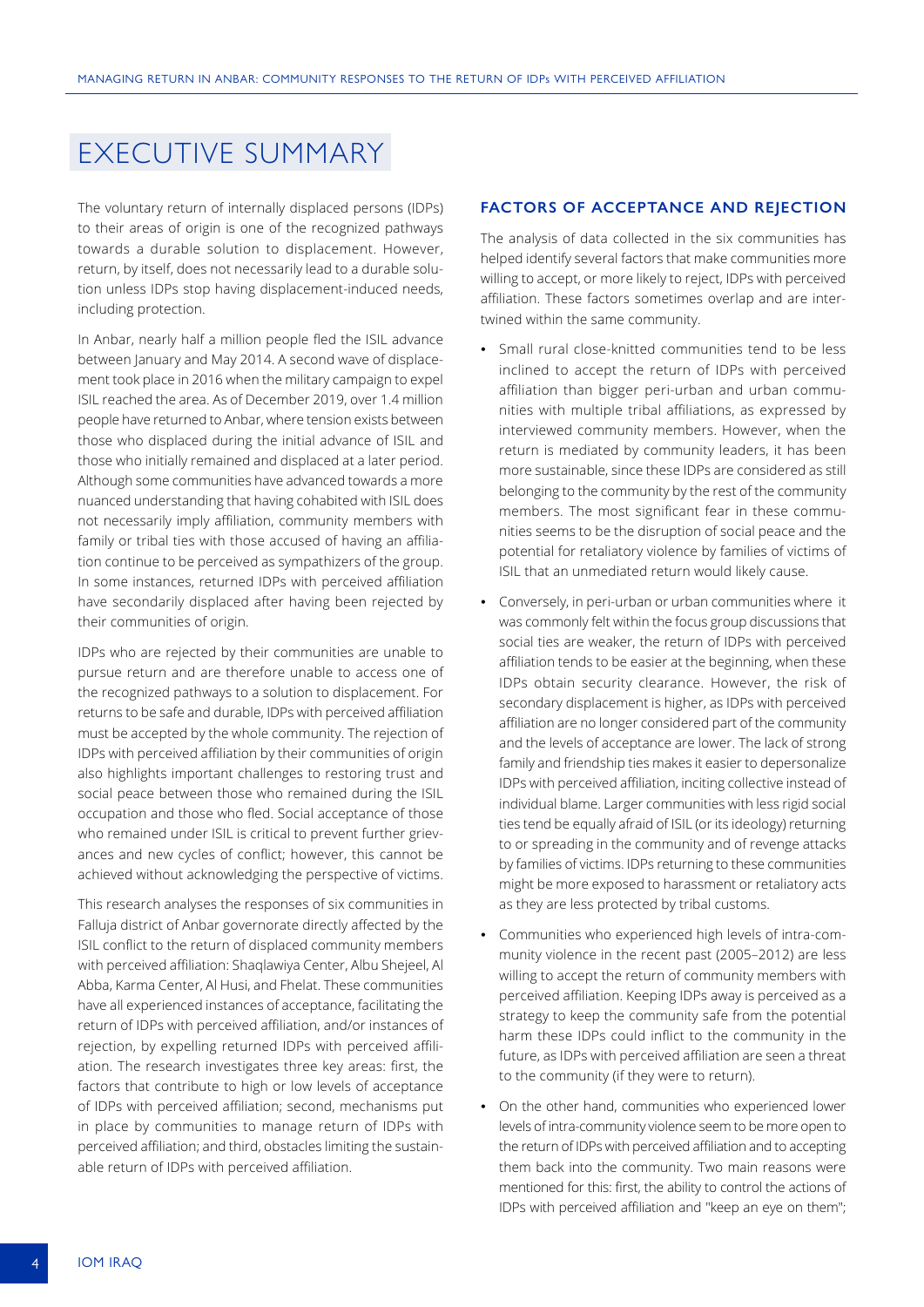second, the willingness to confront and change those with ISIL-influenced beliefs, and therefore prevent further generations from being drawn into new waves of violent extremism.

- **•** The collective blame of those who stayed under ISIL's occupation makes communities more inclined to reject the return of IDPs with perceived affiliation as a whole, without considering individual circumstances.
- **•** In contrast, in some communities there is a more precise understanding of what affiliation involved, depending on the roles and actions undertaken within ISIL: if the IDPs had no decision-making power and did not commit violence against the community, their family members are more likely to be accepted than if these IDPs supported the group in roles that did involve violence.
- **•** Communities in exposed geographic areas—bordering desert areas or on the west side of the Euphrates River—feel more vulnerable to ISIL attacks, and fear that receiving IDPs with perceived affiliation would increase the risk of being captured by ISIL with help from "within".

Understanding these factors can help shape tailored interventions seeking to support long-term, safe and sustainable returns to communities.

#### **MECHANISMS TO FACILITATE RETURNS**

Communities have put in place a set of mechanisms adapted from tribal justice practices to regulate the return of IDPs with perceived affiliation. Disavowal, denouncement, and return to a nearby area are the three more commonly used mechanisms.

- **1.** Disavowal is the most widely used mechanism, whereby IDPs with perceived affiliation denounce and deny allegiance to ISIL. If overused, this mechanism runs the risk of losing its significance or being of little use for less sensitive cases.
- **2.** Denouncement requires individuals to formally accuse family members of being members of ISIL and committing crimes. This mechanism starts the process of formally expelling and incriminating a member from the community, which can have repercussions in ongoing or future criminal cases.
- **3.** Return to an area near the community of origin as a temporary measure until tribal mediation between families of victims and families of alleged perpetrators is completed. Although this mechanism is understood to be temporary by both the displaced and the community leaders, there is a risk that the family will enter into protracted displacement.
- **•** In some instances when IDPs with perceived affiliation return, relatives of victims may file a complaint denouncing

the returning IDPs to the security forces, who then contact tribal leaders to let them know that they cannot ensure their safety, prompting the secondary displacement of these families. This might occur despite IDPs having used disavowal and denouncement mechanisms to facilitate their return. If the family becomes secondarily displaced, a tribal mediation process might start. Although this is not always the case and the secondary displacement after rejection by the communities of origin risks becoming protracted, particularly in those cases involving intra-clan violence.

**•** Despite their controversial nature, these mechanisms need to be understood and acknowledged as national and international actors put in place parallel structures to facilitate returns and explore how these mechanisms can be used. Since these mechanisms are not static, if tailored to comply with a rights-based approach and do-no-harm principles, they could be used as entry points for interventions looking at facilitating accepted returns.

#### **OBSTACLES TO SUSTAINABLE LONG-TERM RETURN**

Communities in Anbar face multiple challenges to return, defined as sustainable reintegration,<sup>1</sup> of IDPs with perceived affiliation:

- **•** While the decision to return may be voluntary, it is also dependent on the decisions of community leaders, who may be influenced by the families of victims or the prospect of personal gain.
- **•** Community leaders' willingness to engage in facilitating returns might be curtailed by fear of losing power among their constituencies and/or being accused of sympathizing with ISIL.
- **•** Community leaders and community members fear increased intra-community violence if return is not regulated.
- **•** A general climate of mistrust in the communities limits social interactions between community members and IDPs with perceived affiliation, which puts IDPs with perceived affiliation at risk of being stigmatized. In some cases, communities have neither rejected nor supported the return of members with perceived affiliation due to fears of being perceived as supporting the group, leading to low interaction with these returnees and thus the risk of ostracization.
- **•** There is risk of increased secondary displacement if return takes place without the assent of the communities due to direct rejection or to harassment and intimidation.

Therefore, the return of IDPs with perceived affiliation cannot be deemed safe and sustainable unless it is accepted by the entire community.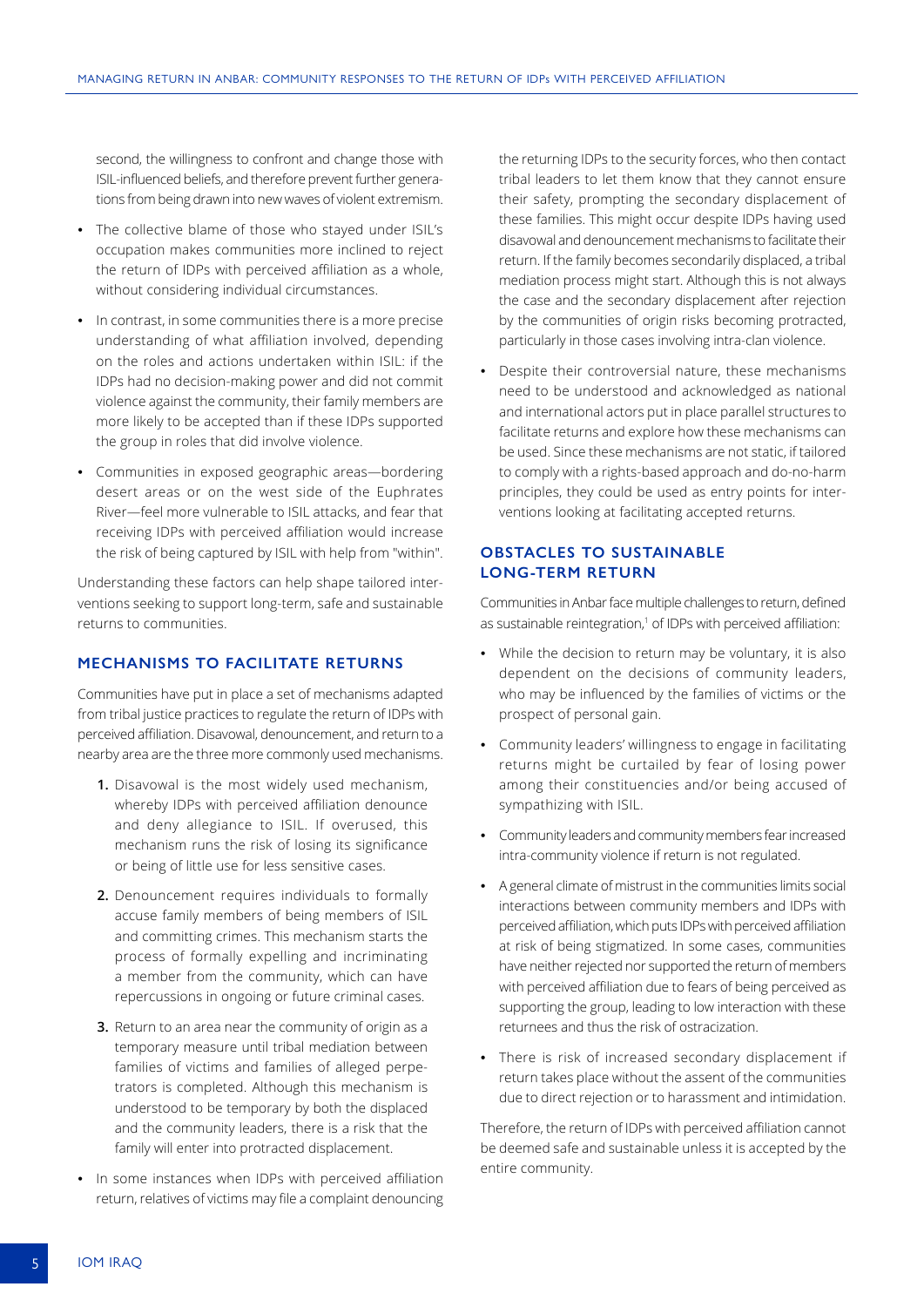# <span id="page-5-0"></span>INTRODUCTION

The voluntary return of Internally Displaced Persons (IDPs) to their areas of origin is one of the recognized pathways towards a durable solution to displacement. However, return, by itself, does not necessarily lead to a durable solution unless IDPs stop having displacement-induced needs, including protection.<sup>2</sup>

In Iraq, the displacement crisis caused by the conflict with the Islamic State of Iraq and the Levant (ISIL) affected more than 6 million citizens.<sup>3</sup> In Anbar Governorate, nearly half a million people fled from ISIL between January and May of 2014, in the wake of the group's advance and territorial expansion.4 Others, whether by choice or force, remained in the vast areas of territory under ISIL control and cohabited with the group.

Part of those who remained in territories under ISIL control displaced at a later stage, when the military campaign to expel the group reached their areas in 2016. These citizens fled the violence and conflict resulting from the military campaign as well as from potential accusations of affiliation.<sup>5</sup>

The cessation of hostilities allowed for the return of IDPs to their areas of origin. In Anbar, more than half a million IDPs returned in 2016.<sup>6</sup> However, mistrust between those who displaced at the beginning of the crisis and those who remained and displaced at a later stage ensued. Reprisal and retaliation acts of violence have occurred7 and IDPs with perceived affiliation<sup>8</sup> have often been barred from returning to their areas of origin.<sup>9</sup> Although some communities have progressed towards a more nuanced understanding that having cohabited with ISIL does not necessarily imply affiliation, community members with family or tribal ties to those accused of having had an ISIL affiliation continue to be perceived as sympathizers of the group. In some instances, returned IDP families have been forced to displace again after having returned despite having obtained the required security clearance, because they were rejected by their communities.<sup>10</sup>

IDPs who are rejected from their communities are unable to pursue return and are therefore unable to access one of the recognized long-term, sustainable and durable solutions to displacement.

The rejection of IDPs with perceived affiliation by their communities of origin also highlights important challenges to restoring trust and social peace between those who remained during ISIL occupation and those who fled. Social acceptance of those who remained under ISIL is essential to prevent further grievances and new cycles of conflict. This acceptance cannot be achieved without acknowledging the perspective of ISIL victims, who in most cases have not been compensated for their loss and often strongly oppose the return of those with perceived affiliation. Failing to do so might further hamper efforts to rebuild trust and social peace in these communities, but harmonizing the interests of all groups involved poses a major challenge. The dynamics of rejection of IDPs who have been cleared to return may be also superseding the rule of law and affect an already weakened trust towards state institutions.

Understanding the community's perspective on the return of IDPs with perceived affiliation, including the victims' perspective, is crucial for designing short-, medium- and long-term solutions that aim to create a safe environment and empower returned families who may face low levels of acceptance in their communities of origin, as well as to assist victims of ISIL to co-exist with IDPs with perceived affiliation. Without community acceptance, durable solutions for those with perceived affiliation will face major challenges.<sup>11</sup>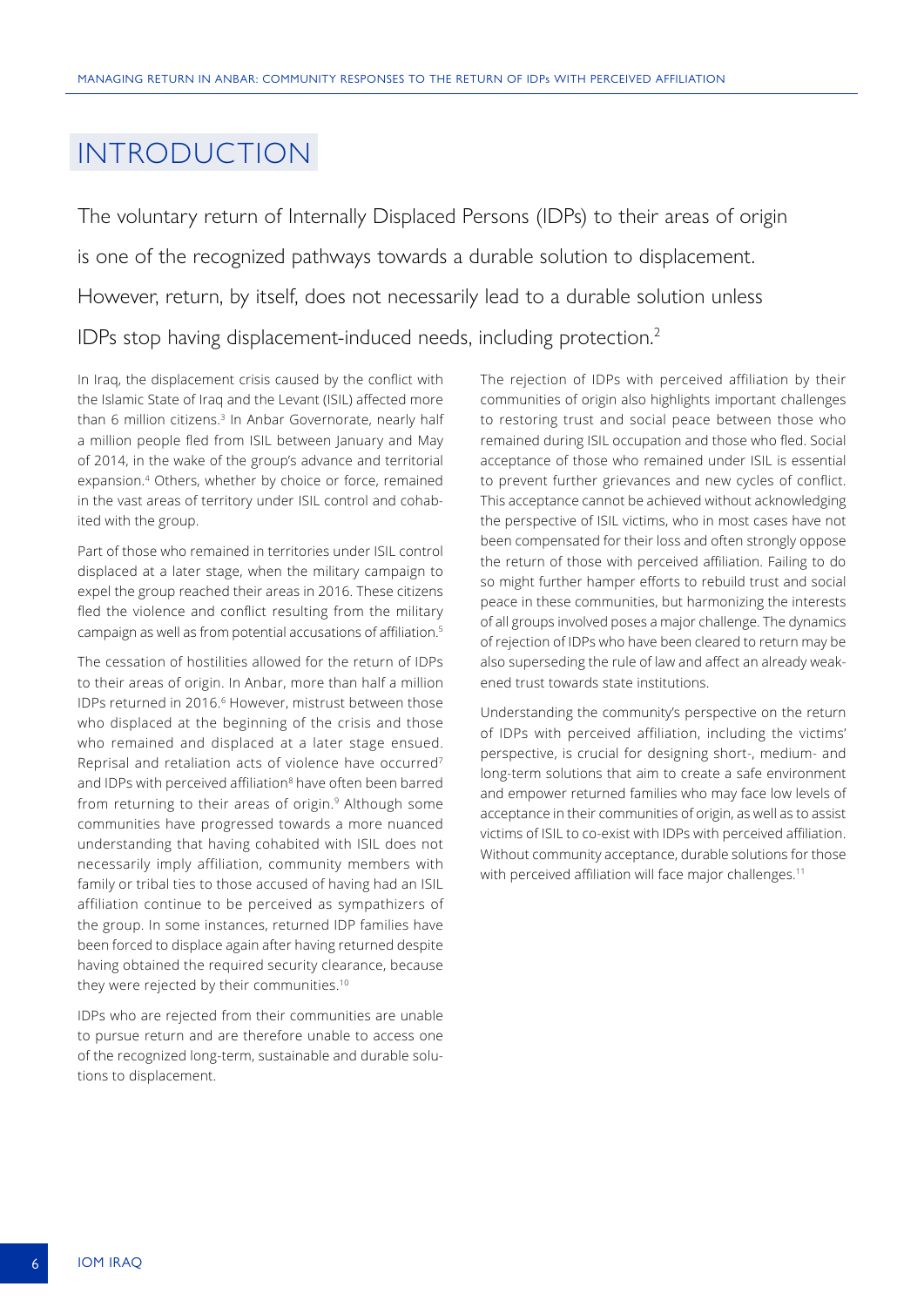# <span id="page-6-0"></span>**OBJECTIVES**

This research analyses the responses of six communities in Anbar directly affected by the ISIL conflict to the return of displaced community members with perceived affiliation.

#### The research investigates three key areas:

- **1.** The factors that contribute to high or low levels of acceptance of IDPs with perceived affiliation;
- **2.** Mechanisms put in place by communities to manage the return of IDPs with perceived affiliation; and,
- **3.** Obstacles limiting the return of IDPs with perceived affiliation.

# METHODOLOGY

This study is built as a comparative case study of six Sunni Arab communities in Anbar Governorate: Shaqlawiya Center, Albu Shejeel, Al Abba, Karma Center, Al Husi, and Fhelat. These communities were chosen because they showed either instances of acceptance to the return of IDPs with perceived affiliation, by facilitating the return of blocked community members, or instances of rejection, by expelling IDPs with perceived affiliation upon their return.

In some communities, both situations have taken place, which allows to control for the factors of acceptance and rejection.12 For comparability purposes, these communities all include relatively homogeneous populations in terms of ethno-religious background, tribal affiliation and demographic characteristics, and data was collected during the same timeframe.

#### Qualitative data collection included:

- **•** Seventeen focus group discussions (FGD) and 17 participatory mappings with community members. In each community, one FGD took place with targeted male community members of mixed ages (older than 18 years), one FGD with youth participants (18 to 26 years old), and one FGD with female participants of mixed ages (older than 18 years). $13$
- **•** Eighteen in-depth interviews with community leaders, three in each community, including the following categories: tribal leaders, mukhtars, religious leaders, security representatives and civil society representatives.
- **•** Nine in-depth interviews with IDPs who were rejected by the community upon return and were in camps at the time of data collection.<sup>14</sup>
- **•** Fifteen in-depth interviews with returnees who were supported by the community in their return process.<sup>15</sup>

Fieldwork was conducted during a five-week period from 30 June to 1 August 2019 by IOM's field research team, with an equal number of male and female field researchers. The team was previously trained in data collection. The team worked in pairs with one facilitator tasked with asking the questions and one note taker.

Verbal consent was obtained from participants before starting the questionnaire. IOM field teams explained that participation was entirely voluntary and anonymous and that participants could withdraw at any time with no consequences. Participants were given a window of six weeks to withdraw any answer or comments shared during the session. No withdrawal took place.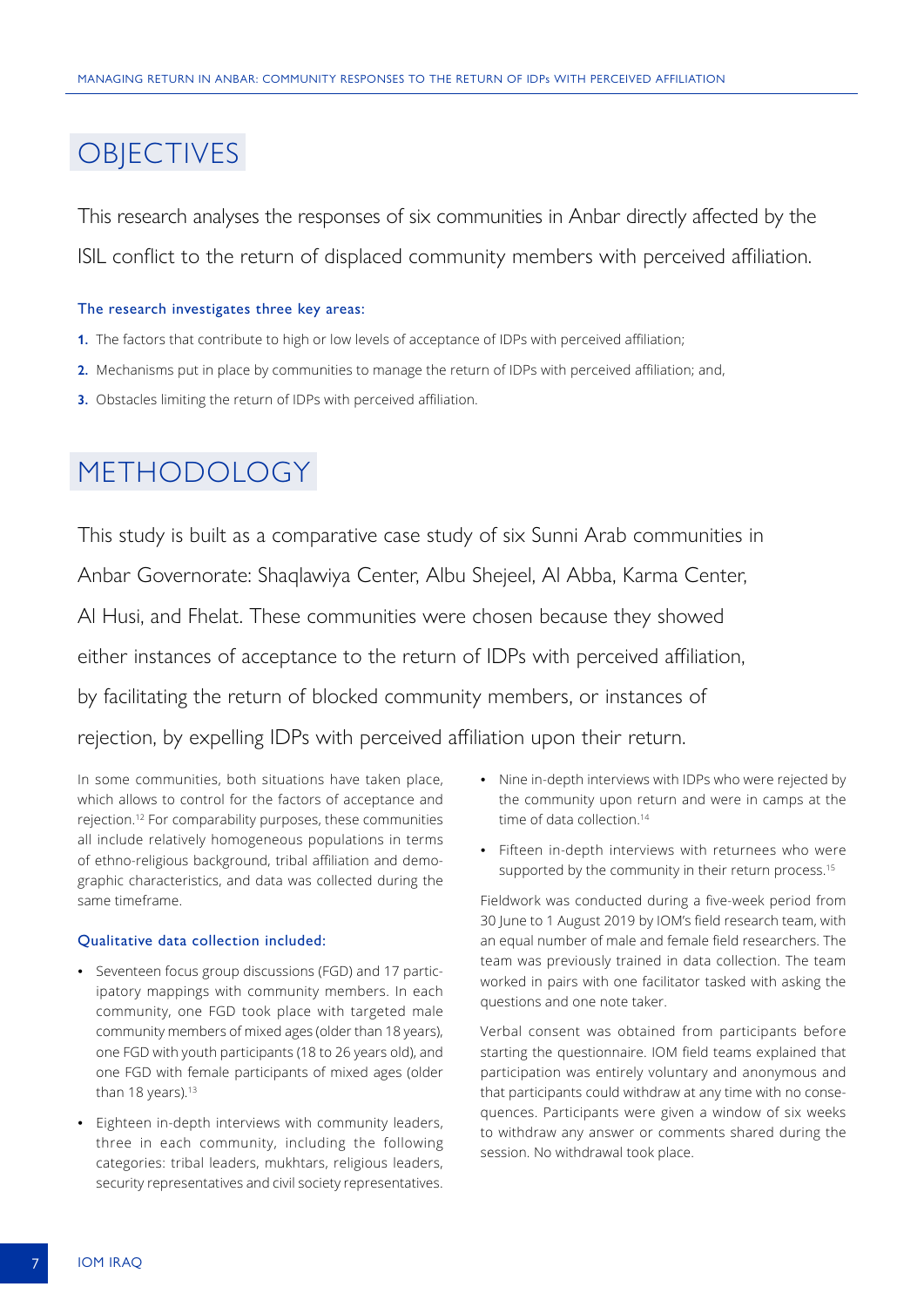# <span id="page-7-0"></span>FACTORS OF ACCEPTANCE AND REJECTION

Over the past few years, the ISIL crisis has resulted in multiple waves of internal displacement and return. In Anbar, more than 1.4 million individuals who displaced as a result of the ISIL crisis have now returned.<sup>16</sup> In some cases, IDPs have successfully returned to their homes and rebuilt their lives, but in others, returns have failed.

One of the reasons for failed return is IDPs not being accepted by their communities of origin due to their perceived affiliation. This rejection might result in secondary displacement — either directly, by being expelled, or indirectly, by being threatened or harassed. Rejection might also force community members with perceived affiliations to experience significant economic, social and civic participation challenges in their areas of origin and expose them to violence.

In the current context of Iraq, it is important to acknowledge that return cannot always be considered an advance towards

a durable solution or the most appropriate or sustainable approach to resolving displacement.

The analysis of data collected in the six communities has helped identify several factors that make communities more willing to accept, or more likely to reject, IDPs with perceived affiliation. These factors sometimes overlap and are intertwined within the same community. Understanding these factors can help shape tailored interventions in support of long term, safe and sustainable returns in the communities.

#### **Small rural close-knitted communities tend to be less inclined, at the beginning, to accept the return of IDPs with perceived affiliation than bigger peri-urban and urban communities with multiple tribal affiliations, as expressed by interviewed community members. However, when returns to small rural communities are mediated, these tend to be more sustainable.**

In smaller, close-knitted communities, beyond the fear of the return of ISIL's influence, the most significant fear seemed to be the disruption of social peace and the potential for retaliatory violence by families of ISIL victims. Interviewed community members, community leaders and IDPs were wary of a spiral of violence in the community between families of victims and IDPs with perceived affiliation.

In rural communities, where arguably people have stronger personal relationships, community members who were victims of ISIL crimes allegedly know the perpetrators and attribute them specific crimes. The tribal customs that prevail in these communities allow relatives of victims to avenge the crime committed by punishing the perpetrators' relatives.<sup>17</sup> Thus, the likelihood and potential for revenge attacks is higher, which could cause a sharp increase in violence within the community, especially when social relationships are tight.

The initial rejection of IDPs with perceived affiliation by some community members and leaders, however, does not imply a lower level of acceptance by community members overall. Most community members interviewed considered these IDPs as community members who should return in the long term once disputes between families of victims and families of perpetrators are settled through tribal mediation to

mitigate the risk of revenge acts. The communities also feel they have a certain level of responsibility towards women, children and older people, and consider they should be allowed to return to the community.

**1** Let me explain: they [the community] are afraid from them [returning IDPs with perceived affiliation] because they might allow ISIL to *afraid from them [returning IDPs with return. But we are also afraid for security their [IDPs with perceived affiliation], because the people who were hurt by ISIL could seek revenge from them."*  – Local authorities representative, Al Abba

**"** *Yes, I foresee that violence will increase return because of revenge acts and the resulting if they [IDPs with perceived affiliations] strife between them and the families of the victims."* – Youth male, FGD, Albu Shejeel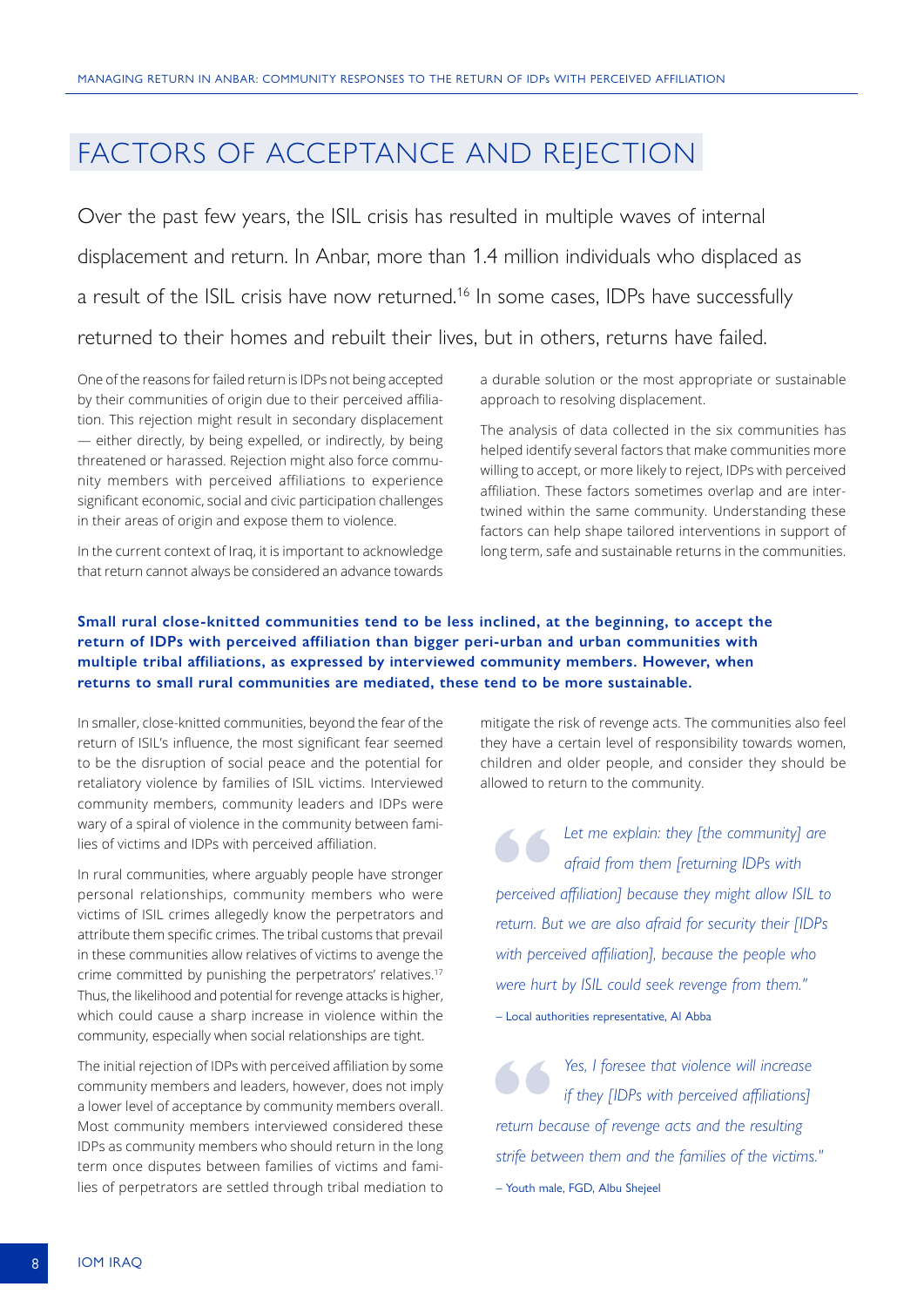**17** *They belong [here]; they are not strangers, they are neighbors, relatives and friends and they have lived with us for many years, but the events they are neighbors, relatives and friends and have caused a rift between us."* – Male returnee, Albu Shejeel

Additionally, when the return of IDPs with perceived affiliation has been facilitated by the community through the involvement of community leaders—in some instances this happens after settling the issue through adaptations of tribal customary law as described in the next section—returns have been more sustainable over time and returnees less exposed to secondary displacement than in larger communities with less tightknit community relations. This might be due to smaller, tighter communities having stronger, established social ties prior to ISIL, clearer and long-established mechanisms in place to regulate disputes, and higher levels of conformity among community members towards the decisions made by tribal leaders. Thus, when a tribal leader has sponsored the return of certain IDPs or mediated in a case between a victim and the perpetrator' family and reached an agreement, the tribal leader's authority prevails and the decision is respected by the community. The returned IDPs with perceived affiliation, thus, had a higher level of protection.

However, smaller, tight, rural communities also face some of the most challenging situations if such issues are solved by tribal mediation. These communities tend to be composed of fewer clans.18 When community members of one clan are accused of committing crimes against members of the same clan, the accused and their family lose the extended network of support provided by the tribe and are therefore are less protected against retaliation attacks. Also, the family must cover the full price of the compensation (blood money) to the victims to settle the case, a sum which is typically two thirds covered by the tribe.<sup>19</sup>

**1 Consider those who have not returned to** the community because of their affiliation to **ISIL** as part of this community. Despite what they have *the community because of their affiliation to done and the harm they have caused to the community, we cannot deny that they were born here."*

– Male, FGD, Al Husi

Conversely, in peri-urban or urban communities where it was commonly felt within the focus group discussions that social ties are weaker, the return of IDPs with perceived affiliation tends to be easier at the beginning, when these IDPs

obtain a security clearance. This is so because IDPs, despite carrying the stigma of having cohabited with ISIL, are less often associated with specific crimes attributed to relatives. This was attributed by interviewed secondarily displaced IDPs and returnees to the fact that community members are less likely to know each other or have close bonds, as would be the case in smaller communities.

Although return to these communities seems easier at first, levels of acceptance by community members towards IDPs with perceived affiliation tend to be lower. The very same anonymity that might facilitate the initial return plays against the IDP families with perceived affiliation, as community members tend to consider that those families no longer belong to the community.

**Those who have been expelled and who have not returned because of their association** with ISIL do not belong to the community and are not *not returned because of their association welcome to return."* – Male, FGD, Karma Center

The lack of strong family and friendship ties makes it easier to depersonalize IDPs with perceived affiliation, inciting collective instead of individual blame. Granularity is lower, as community members do not know the specific circumstances of each family. Thus, in these communities, community members had stronger feelings against the return of IDPs with perceived affiliation overall, without distinguishing between individual cases. Linked to the above, larger communities with less rigid social ties tend be afraid of ISIL or its ideology returning to or spreading to the community as well as of revenge attacks by families of victims.

Additionally, IDPs returning to these communities might be more exposed to harassment or retaliatory acts as they are less protected by tribal customs. Their return is less sustainable as the mechanisms put in place by tribal or community leaders to secure their return are less likely to be respected, which increases the likelihood of secondary displacement and leaves little room for a potential mediated return to the community in the medium or long run.

**The most important thing is that we left** the region to escape from retaliation and revenge, knowing that we were not guilty. My brother *the region to escape from retaliation and was, and we disowned him, but the community is not satisfied with this."* – Youth male, FGD, Al Husi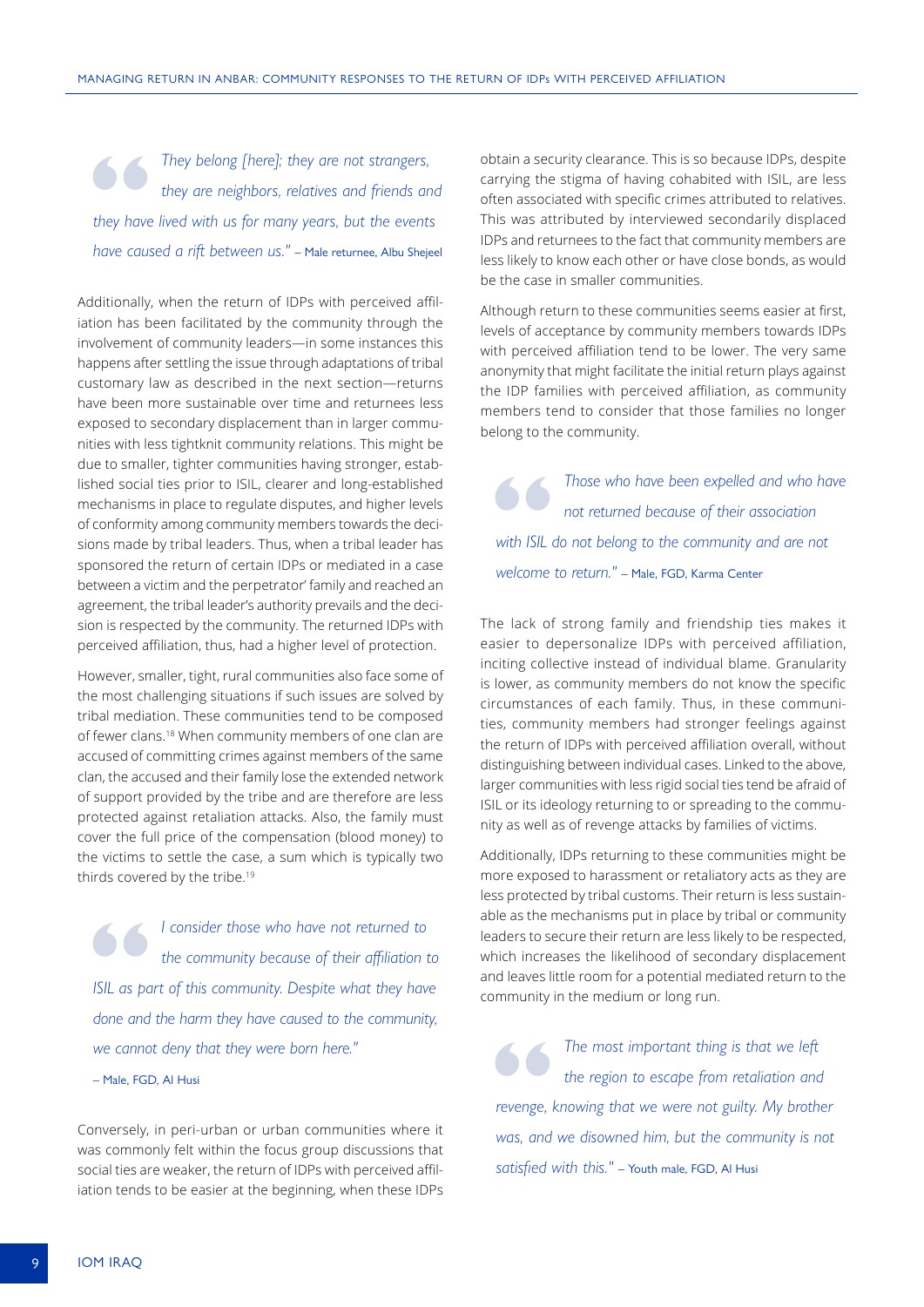

#### **TRIBAL CUSTOMARY LAW IN IRAQ**

*The prominent role of tribes in Iraqi society stretches back centuries, with considerable variation in power and legitimacy vis-à-vis the state. The Ottoman and British empires practiced forms of indirect rule over the tribes, granting them local authority without sufficient power to challenge their occupation of Iraq.20 Tribalism was subsequently revived under Saddam Hussein, who began incorporating tribal figures into the military and security apparatus.21 Following the 2003 US-led invasion, tribes were stripped of state patronage but the ensuing breakdown in state-provided security and services in recent years made them regain responsibility in handling community disputes on a local level through tribal customary law.*

*Tribal customary law aims to restore harmony, solidarity, and honor to communities, in particular in the wake of disruptive conflict. With its focus on preserving traditional social values, tribal law seeks to prioritize relationships and unity of the tribe as a whole over individual rights.22 Harmony is sought by delivering compensation to the victims of any wrongdoing and mitigating further conflict. In Anbar, tribal law is widely practiced and followed for the purposes of mediating disputes, with citizens seeking the support of tribal sheiks over other security actors in order to resolve all manner of civil and criminal cases. In some cases, law enforcement officials and courts choose to refer cases to the tribal system for settlement.23 Tribal justice and formal justice are not divorced from one another; on the contrary, coordination occurs regularly with tribal leaders interacting with security forces to address crimes.24 Rather, tribal leaders tend to consider themselves as filling a "justice gap" that is needed due to the flawed implementation of Iraqi law.25*

*However, tribal customary law is vulnerable to manipulation. Various factors such as the political connections, social status, gender, and corruption and bribery might influence tribal negotiations.26*

#### **Communities who experienced high levels of intra-community violence in the recent past (2005–2012) tend to be less willing to accept the return of community members with perceived affiliation. Keeping IDPs away is perceived as a strategy to keep the community safe. On the other hand, communities who experienced lower levels of intra-community violence seem to be more open to their return and to reconciliation.**

Another contributing determinant of acceptance or rejection is the degree of the community's exposure to previous violence emanating from within the community. Communities highly affected by cycles of intra-community conflict in the past –linked to the rise of Al Qaeda in Iraq and the ensuing Anbar Awakening–27 were less willing to receive IDPs with perceived affiliation back into the community. In these communities, community members were more likely to say that those individuals who joined ISIL, or who were related or otherwise connected to the group, can no longer be part of the community and should not be allowed to return. The exposure to violence from within the community during the rise of Al Qaeda and ensuing Anbar Awakening and related violence during that period (from 2005 to 2012) seems to have made community members less inclined to forgive and accept IDPs with perceived affiliation.

**"** *I want the return of all displaced people, my role as a cleric is to help reform society and fight including those who are rejected, because extremist beliefs through guidance and explanations, through the mosque."* – Religious leader, Al Husi

By contrast, communities that were less directly exposed to intra-community violence in the recent past were more accommodating and inclined to accept and receive returnees with perceived affiliation. Two main reasons were mentioned for this: first, the ability to control the actions of IDPs with perceived affiliation and "keep an eye on them"; second, the willingness to confront and change those with ISIL-influenced beliefs, and therefore prevent further generations from being drawn into new waves of violent extremism.

**"** *I am not carrying a grudge against anyone and the reason is the fact that they are our people and I welcome all the displaced families, and our neighbors and we must forget the past and forgive the families that hurt us during the crisis (…) forgiveness should exist because this will make us move on and we should be generous and forgive as at the end we are all humans who make mistakes."*  – Youth male, FGD, Karma Center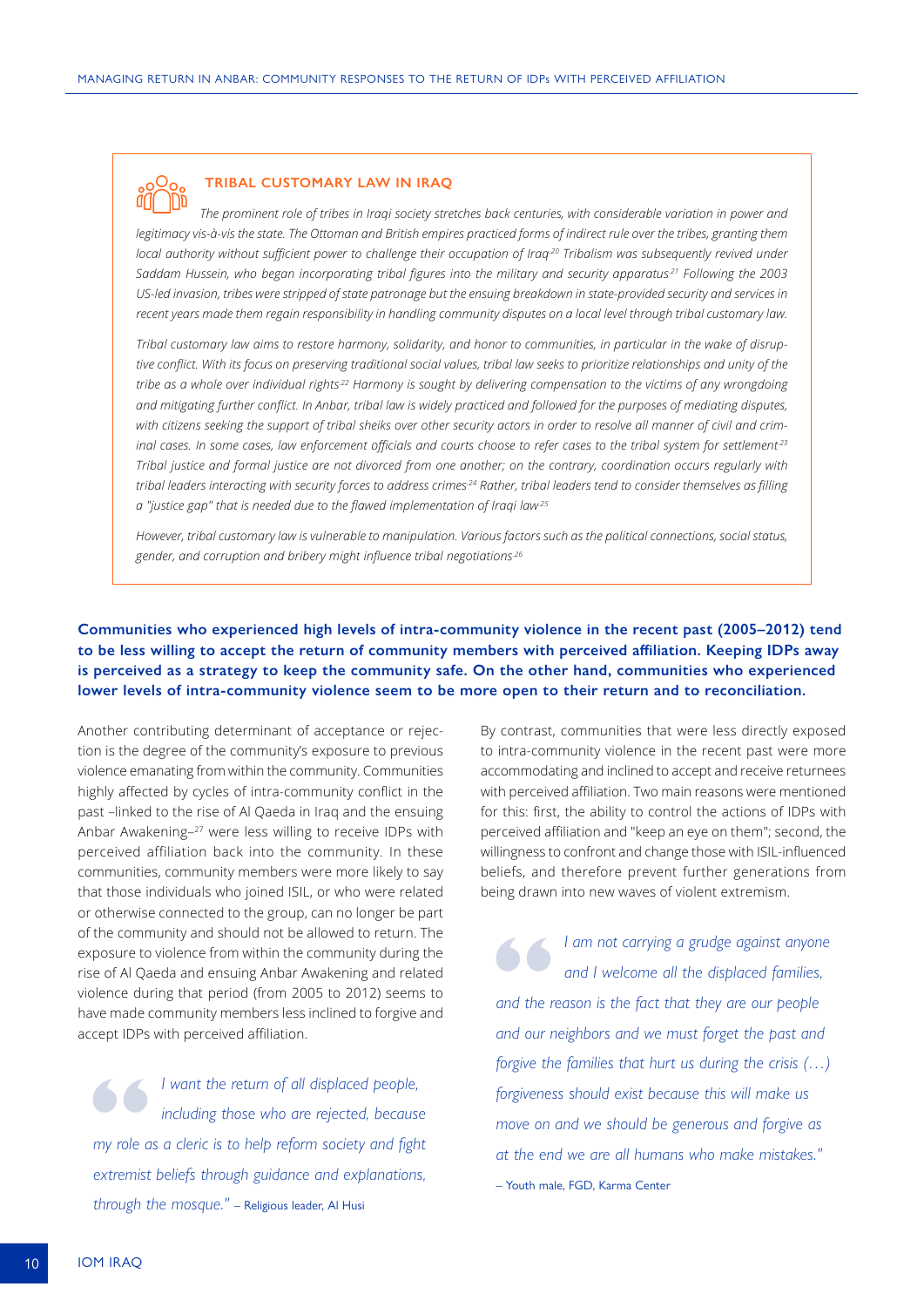Therefore, it appears that communities who have suffered from higher levels of intra-community violence in the recent past considered IDPs with perceived affiliation as a threat to the community (if they returned), and stress the potential harm these IDPs could inflict to the community in the future. Keeping them away from the community is therefore perceived as a strategy to protect the community. Contrarily, in communities that were less affected by intra-community conflict before the ISIL crisis, the return of these IDPs is perceived as a strategy to mitigate future risk by including them again in the community.

#### **The collective blame of those who stayed under ISIL's occupation makes communities more inclined to reject the return of IDPs with perceived affiliation. On the other hand, communities with a more detailed understanding of what this affiliation entails are more likely to accept these IDPs back.**

**They [IDPs with perceived affiliation] carry** a stigma, and unfortunately, because of the traditions and customs, this stigma will affect their families *a stigma, and unfortunately, because of the and the tribe. However, the community is starting to realize that each individual is accountable for the sins it commits, not the group."* – Female, FGD, Al Abba

Acceptance of IDPs with perceived affiliation is less likely to occur when blame is collectively attributed to community members, as a whole, who cohabited with the group, without considering individual circumstances. In contrast, in some communities there is a more precise understanding of what that affiliation involved, according to the roles and actions undertaken within ISIL.

#### Roles

Communities reject the return of those whose first or second line relative occupied a core role in ISIL, such as being appointed mukhtar or by being an active combatant.<sup>28</sup> Thus,

community members who cohabited with the group but were forced to join the group and had no decision-making power, according to the communities, are accepted to return to a higher extent.

#### Actions

Communities reject the return of IDPs whose first or second relative was involved in the alleged killing or property or land destruction of other community members.

Thus, community members and leaders pay attention to the roles and acts allegedly committed by the person involved with ISIL: if they had decision-making power or committed violence against the community itself, their family members are less likely to be accepted than if the person involved supported the group in roles that did not involve violence.

**1.4** The extent to which we accept our *actions* during the events." – Youth male, FGD, Karma Center *neighbours depends on the neighbour's* 

#### **Communities located in areas more exposed geographically tend to feel more vulnerable to attacks by ISIL, and fear that receiving IDPs with perceived affiliation would increase the risk of being captured by ISIL with help from "within".**

This was particularly the case in Al Husi and Fhelat, which border a desert land that has been used by the group as a hideout. These two communities are isolated from bigger urban areas, making them more difficult to protect by security forces.<sup>29</sup>

**1888 1888 Considering and Secure 2013 Considering to protect the region because it is exposed from the desert's side and ISIL elements could** *to protect the region because it is exposed infiltrate our areas."* – Female, FGD, Fhelat

Both communities are also on the west side of the Euphrates River. Because of their geographical location, the route IDPs took to flee the group was particularly challenging as the river acted as a natural barrier, jeopardizing their escape. IDPs who stayed during ISIL's occupation said they had to pay costly bribes to be smuggled across the river to the east side of the Euphrates.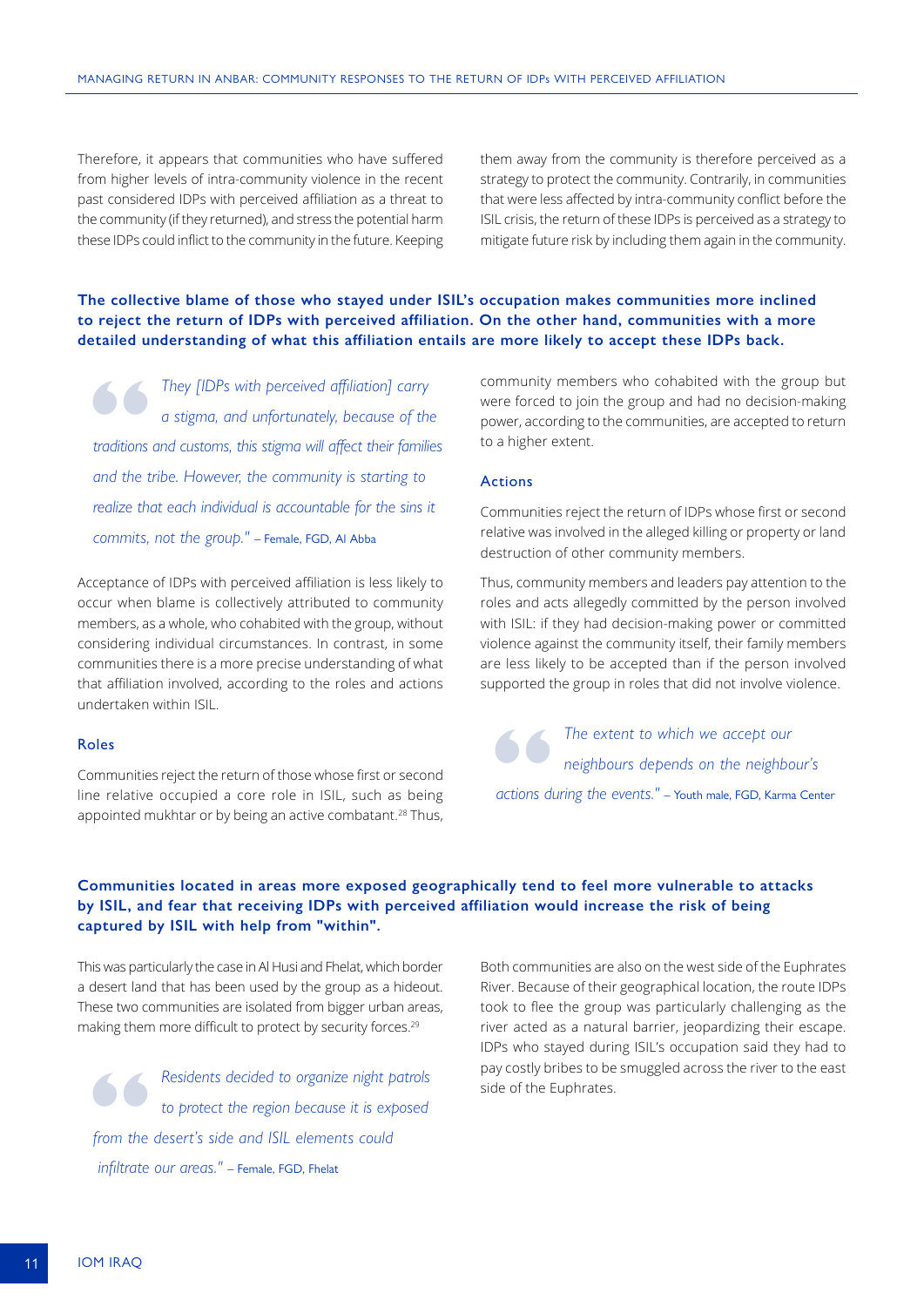# <span id="page-11-0"></span>COMMUNITY MECHANISMS TO MANAGE RETURN

The long-term and entrenched presence of tribal identity and tribal customary law in the communities of study influences the way the return of IDPs with perceived affiliation is managed by communities of Anbar. In particular, communities used three mechanisms from tribal customary justice that have been adapted to the specific context and used to regulate the return of those community members: disavowal, denouncement and return to a nearby area.

These mechanisms have been broadly used by the communities included in this study and are used and accepted not only by tribal leaders, but also by community members who have been impacted by the violence resulting from the ISIL crisis and/or related displacement. The three mechanisms, mainly disavowing and denouncement, sometimes intertwine and are used in combination with each other.

#### **1. DISAVOWAL**

Disavowal is the act of formally denouncing ISIL in front of the community or tribal leader, or the court, denying any allegiance to the group and pledging to having done no harm to the community.

This mechanism is broadly used to facilitate the return of IDPs who stayed under ISIL rule but who have no proven direct association with the group and no first or second-line relatives facing criminal charges or accusations of ISIL affiliation in core roles. These individuals have the option to formally renounce ISIL to obtain sponsorship30 from the local tribal leader, or from local authorities or a security actor representative—which might facilitate receiving security clearance to return to areas of origin.

**They should return and continue their lives** here, provided that they pledge not to create problems and not to harm anyone. They also *here, provided that they pledge not to must confirm that they have not been involved in illegal activities."* – Male, FGD, Al Husi

Disavowal is the most commonly used mechanism, often used in conjunction with other mechanisms, as it facilitates obtaining a sponsorship. Disavowal has been broadly used by IDPs from Anbar with perceived affiliation who displaced at the later stages of the ISIL crisis, anticipating the military campaign to retake territory from the group. This mechanism has also been used by those not perceived to have supported ISIL, but who cohabited with the group, to speed up the process of obtaining sponsorship from tribal leaders, local authorities or security officials.

**1899 • When I returned home, I found a vandalized bouse. My cattle and livestock were stolen.<br>
The tribe's elder told me I would have to leave if I did** *house. My cattle and livestock were stolen. not pay the required money (10,000 USD). […] The army, the sheikh and the tribes refuse our return. To be able to return, we have to pay huge amounts of money that we do not have; this is as a bribe to the tribe's sheikh to sponsor us and talk to the army and the police so they let us return.[…] All of them hinder our return because they are asking us to pay a lot of money to give us the clearance. We do not have such money."* – Female IDP from Saqlawiya Center

Although widely used, this mechanism has a number of drawbacks. First, requiring IDPs to formally renounce ISIL implies indirect acceptance of having been involved with the group, when the displaced person in question may have no ties to ISIL. Second, the ubiquitous application of this mechanisms to expedite obtaining sponsorship has somewhat undermined its potential utility to regulate the return of high-sensitivity cases of IDPs with perceived affiliation who fear for their safety upon return and would benefit from a formal sponsorship. Third, there have been instances in which requiring sponsorship to ease return has been exploited by the sponsors, who may ask for bribes or some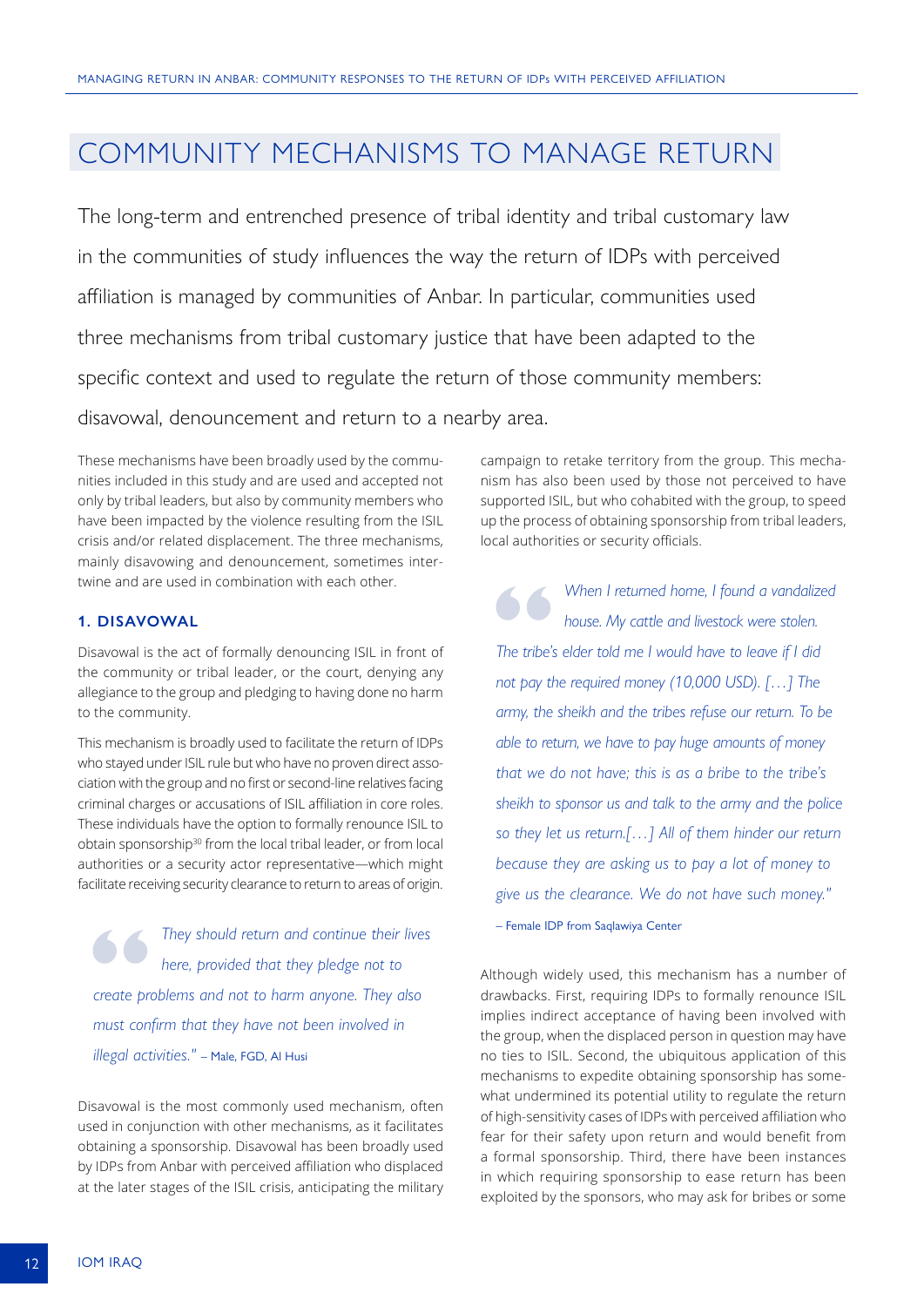form of payment to initiate the process. This payment, which tends to range between USD 1000 to USD 3000 but as in the case below can go up to USD 10 000, works against families with lower financial resources who are unable to pay the amount, hence affecting their ability to return.

#### **2. DENOUNCEMENT**

Denouncement is the second mechanism the study's communities use to manage the return of IDPs with perceived affiliation.

This mechanism is applied to those IDPs who have firstor second-degree relatives who allegedly joined ISIL. It consists of formally accusing the concerned relative of being an ISIL member and committing crimes punishable by law, in an adaptation of tribal tradition of *tabriya*. *Tabriya* refers to an expulsion or an eviction from the community, in which a person rejects a family member who, in some way, dishonored the tribe by committing a serious crime. The rejected individual is then cast out from the tribe, with the ensuing consequences to social status and losing the protection of the group.

**"** *The families whose sons joined ISIL were not allowed to return until they made a pledge of denouncing their sons."* – Female, FGD, Al Husi

**Some of the elderly, tribal sheikhs and clerics** *tried to mediate between the families of IDPs with perceived affiliation and the victims' families They tried to mediate between the families of IDPs [the elderly, etc.]also coordinated with local authorities to facilitate the return procedures and make the pledge of denouncing their sons who were affiliated to ISIL and to place these families under the supervision of community leaders."* – Religious leader, Al Husi

In the current context, this mechanism is most often employed if the accused relative is either deceased or missing, because the denouncement could potentially be used against the accused in a future trial or as a criminal proof against a relative who is still alive. Some of the interviewed IDPs expressed unwillingness to accuse their family members. In addition to the emotional toll that this mechanism implies, and the fact that the accusation can be used in court, denouncement can also have inheritance implications for widowers. This mechanism also raises protection concerns: there have been instances, revealed

by this research study, in which women who disavowed their husbands have been subjected to violence by the husband's family as their disavowal was considered a source of shame to the husbands' family.

**1** wish to return to my house in Saqlawiya, but <br> **i** do not have a permit to return. My brother is detained. My father is an older man of 65 years who *I do not have a permit to return. My brother has many diseases. We tried to return but I hate to go back and disown my brother, how can I return to my area without my brother?"* – Female IDP from Saqlawiya Center

Despite its controversy, some community members see this practice as a way to avoid potential retaliation against relatives of those accused of having ISIL ties –since retaliation would be allowed under tribal customary law if the case is not settled– and to facilitate holding individuals accountable for their actions.

The mechanism of denouncement has evolved in some of the communities of study in the wake of increased return of IDPs with accused first- and second-line relatives. The mechanism can now be employed without the family members mentioning the name of the relative they are accusing of involvement with ISIL. Although still highly problematic, this adaptation has made denouncing a mechanism more acceptable to use by IDPs with perceived affiliation.

**"** *Now, the mechanism has become easier, performed by only signing a document of entry and without the need to issue a case, it is taking the consent and assurance of the sheikh and the mayor without mentioning the name of the person who was accused of being affiliated with ISIL. When these procedures are completed, the family can return".*

– Tribal leader, Karma Center

#### **3. RETURN TO A NEARBY AREA**

The third mechanism is the return of IDPs to an area nearby the community of origin. This mechanism has been employed generally in two situations. First, when the families of victims have accused one member of the displaced family of committing a crime that, according to tribal custom, can be avenged, and a tribal mediation process has started to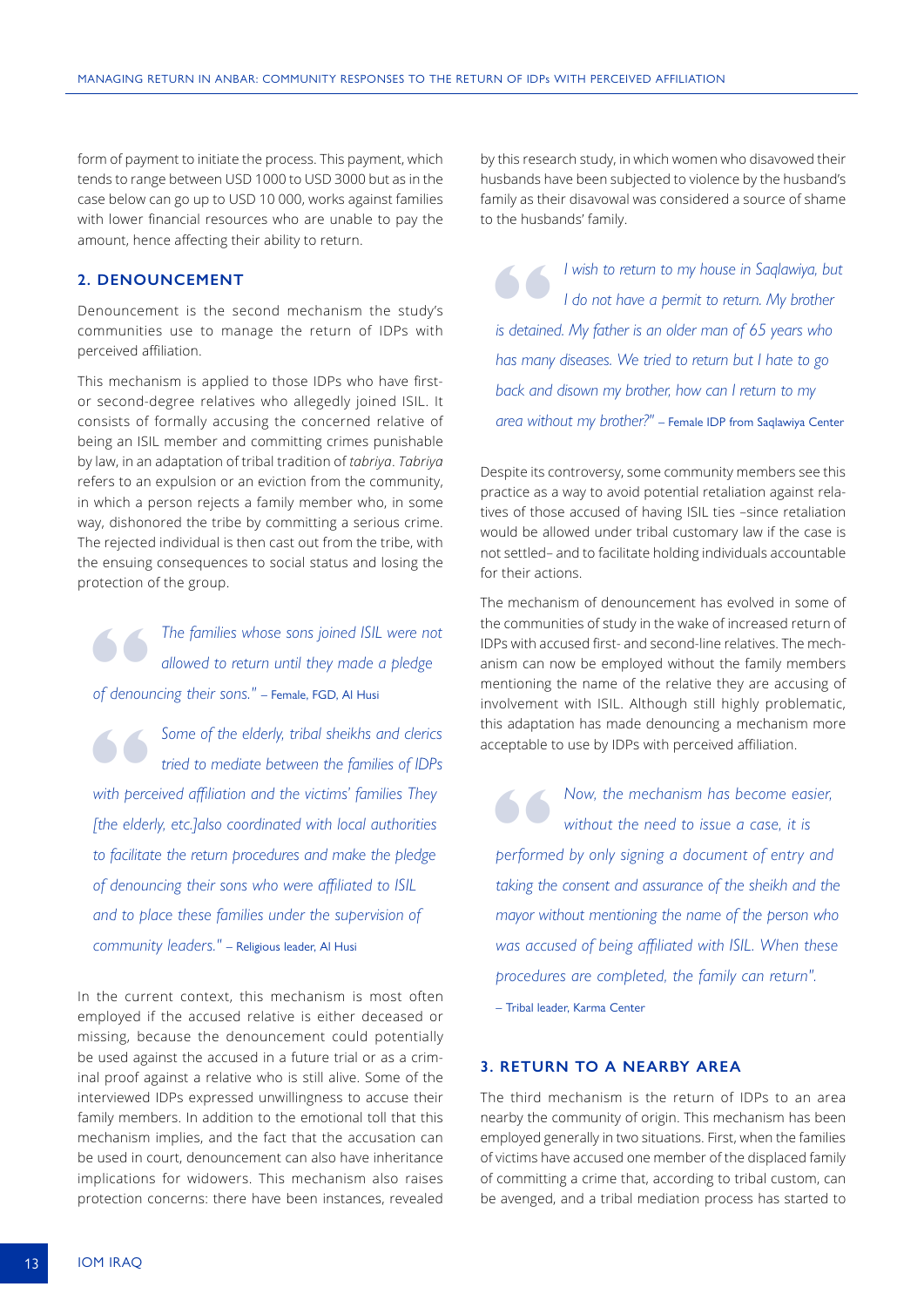settle the case. In these cases, and while mediation is taking place, the offender and his family are sent away until a settlement is agreed upon by the two families. This option offers protection to the accused and their family and protects the victim's family honor.<sup>31</sup>

In this case, residing in a nearby area is understood as an intermediary step before IDPs are allowed to return home. In theory, it is aimed at ensuring their safe return home because once the case between the families is settled, the victim's family cannot take revenge.

**Some of them [members of the community]**<br>
threatened to kill the families [of accused<br>
community members] if they returned, so their return was *threatened to kill the families [of accused approved with the condition that they live in other homes, or other places in the same area. This option only works for families who have a son proven to have killed and taken part in killings during ISIL."* – Youth male, FGD, Al Abba

This mechanism presents several drawbacks. First, if the relatives of the alleged perpetrator do not have enough resources to settle the payment of "blood money" to the victim's family and the tribe is not willing to cover for the payment –for example in case the victim and perpetrator are from the same clan– this temporary displacement carries the risk of becoming protracted.

Second, in some communities, certain community leaders have actively been involved in facilitating the return of women and children from the camps, but they reside in separate areas of the community and are secluded from community affairs.

This mechanism is perhaps safer, but less beneficial for the IDP with perceived affiliation in terms of achieving a full return to their community of origin. Given limited contact with the community, IDPs are protected from revenge attacks and the community is less likely to experience renewed cycles of violence. Nonetheless, these community members are socially and economically isolated from the community, with little contact with other community members. This isolation prevents them from being active members in the community and restricts their ability to find jobs, access their homes and engage in civic participation, all of which are important in advancing towards a durable solution of displacement.

In the long run, isolating these families or family members will diminish the likelihood of their social reintegration back to the community and heighten the risks of these families or future generations to be fall into new waves of violent extremism.

**1 b 1 a** *are families who are expelled from the region because of the proven charges against their children, of belonging to ISIL […] Some of the region because of the proven charges these families disowned their children and we therefore allowed them to return, others were accepted only by part of the community. To avoid this situation, we have allowed them to live in homes other than their homes so that there will be no contact between them and the affected families, at least for a period of time that will allow the wound to heal and hearts to calm down."* – Tribal leader, Karma Center

#### **WHEN RETURN FAILS: SECONDARY DISPLACEMENT OF RETURNEES WITH PERCEIVED AFFILIATION**

In some instances when IDPs with perceived affiliation return, relatives of victims may file a complaint denouncing the returning IDPs to the security forces.

Security forces then contact tribal leaders to convey the message that they cannot ensure the safety of the families with perceived affiliation and request that the families leave, prompting the secondary displacement of these families with perceived affiliation.

**"** *I know a friend whose brother belonged to ISIL and was killed during the battles to retake the area. The family disowned him in front of the judge and got the security clearance to enter the area but they were rejected by a neighbor whose son was killed by the ISIL affiliated, dead son of that family.''* – Youth male, FGD, Abu Shejeel

This might happen despite IDPs having used disavowal and denouncement mechanisms to facilitate their return.

**1 A** number of families returned to the area and after a while they were expelled because the families of the victims wanted their sons' *area and after a while they were expelled blood avenged."* – Female, FGD, Al Husi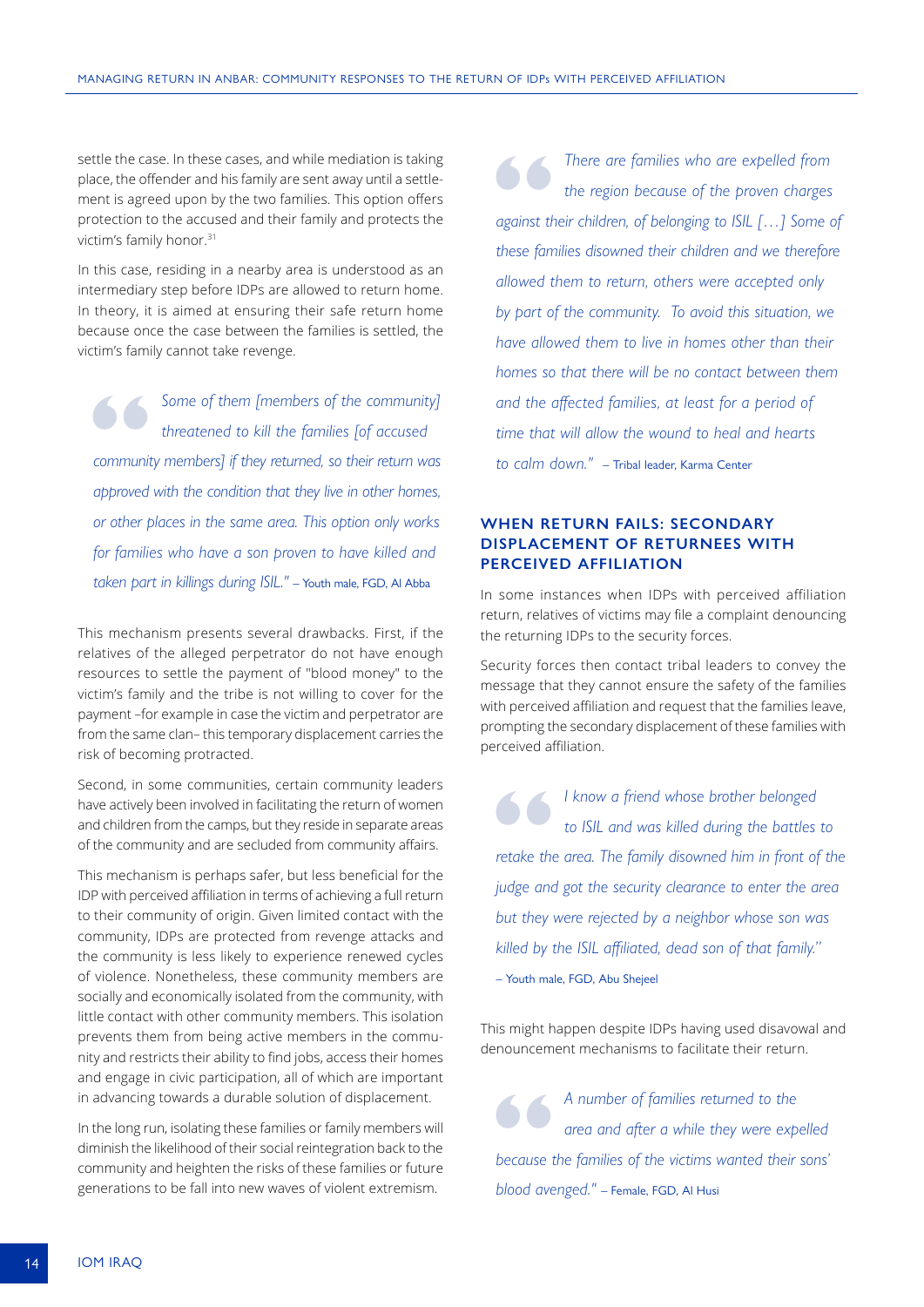Once secondarily displaced, the tribal mediation process can start between the relatives of victims who filed the complaint and the expelled IDPs. Once the case is settled (usually involving the payment of blood money) and the required payments made, the accused IDPs are able to return and the victims are unable to incite or perpetrate violence against them.

Secondary displacement is perceived by community members and community leaders as a preventative measure to avoid increased violence, given that the return of this population of IDPs can ignite cycles of revenge attacks by victims. IDPs themselves have explained that they view secondary displacement as a temporary measure to ensure their safe return.

However, as in the return to a nearby area, secondary displacement as a temporary solution runs the risk of turning into protracted displacement. In cases involving intra-clan violence, expelled IDPs might not be able to access the tribal support network required for successful tribal mediation. As well, pressure from relatives of victims on community leaders to reject the return of expelled IDPs and/or the community leaders' fear of being seen as sympathizers of IDPs with perceived affiliation might all factor into secondary displacement becoming protracted instead of temporary. These factors not only condition the return of secondarily displaced IDPs but are overall obstacles to sustainable longterm returns as described in the next section.



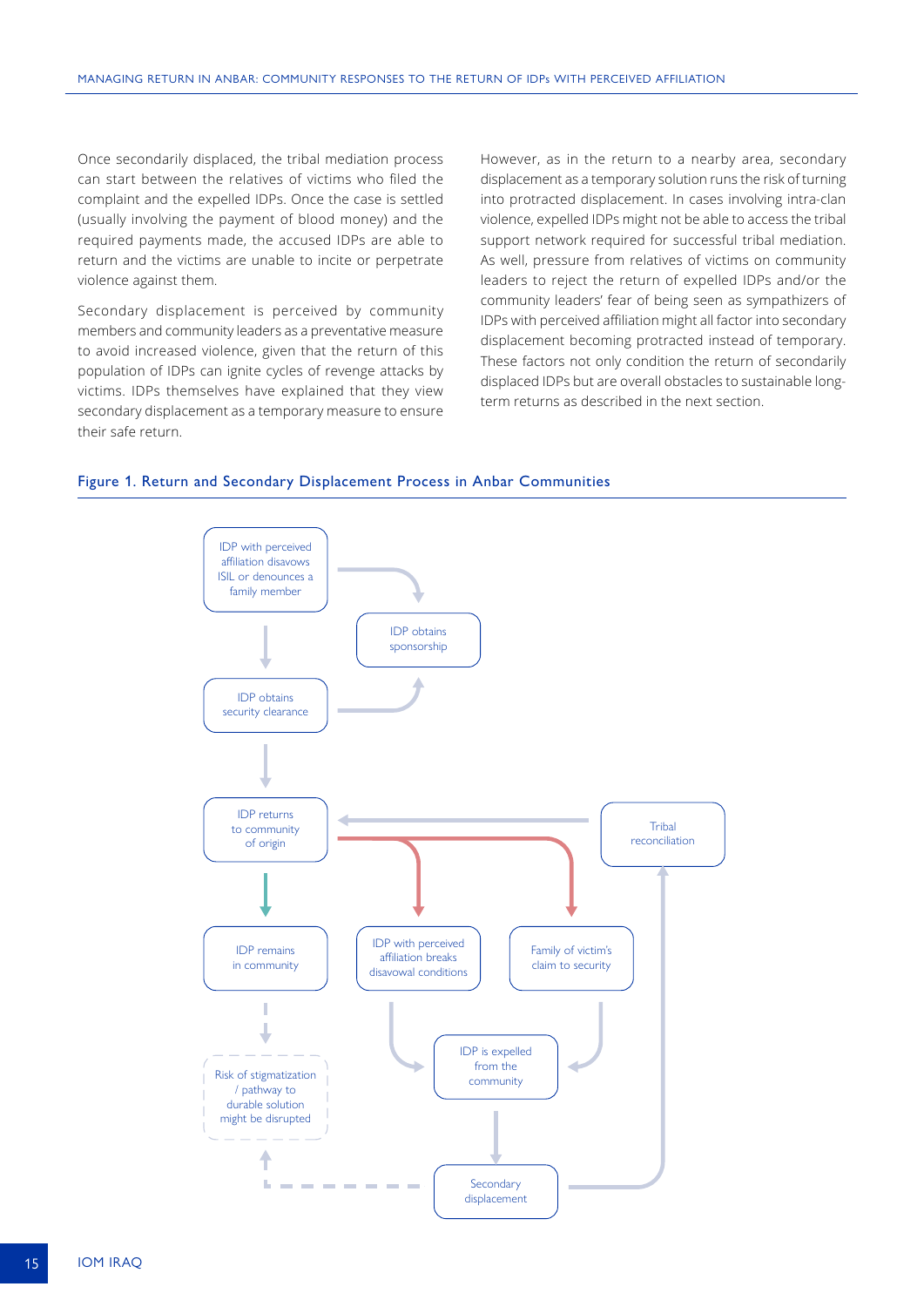### <span id="page-15-0"></span>OBSTACLES TO SUSTAINABLE LONG-TERM RETURN

Communities in Anbar face multiple challenges to return, defined as sustainable reintegration,<sup>32</sup> of IDPs with perceived affiliation, and in some occasions, the return falls short of being safe and fully voluntary.

#### **The decision to return might be voluntary but dependent on community leaders.**

Although returns of IDPs with perceived affiliation are taking place, the return is often dependent on multiple factors beyond obtaining a security clearance. The sponsorship system is one avenue, which emerged in many areas to facilitate returns for those IDPs unable to directly obtain a security clearance or who have obtained it but whose return is opposed by community members in general or relatives of victims in particular. While a variety of community members may act as a sponsor, community leaders are often required to "verify" the sponsorship arrangement, along with local security, administrative and political actors. Obtaining a security clearance alone is therefore not sufficient for IDPs with perceived affiliation to return.

The reliance on community leaders can be double-edged. Community leaders often expressed more willingness to accept the return of IDPs with perceived affiliation than the communities themselves, and are willing to take an active role facilitating the returns process. One mitigating factor is that community leaders often need to consult with the families if ISIL victims prior to allowing returns. Unlike other governorates such as Salah al-Din, which initially imposed a five-year ban on the return of families whose relative was accused of affiliation since the earliest stages of retaking the area,33 tribal leaders in Anbar refused to implement a similar ban in order to be able to actively mediate in such cases.<sup>34</sup> These decisions have since been reviewed, with officials and tribal leaders in Salah al-Din actively working on returns. In July 2016, tribes in Anbar Governorate were the first to attempt to develop a comprehensive approach to the question of the return of ISIL-affiliated IDPs and their families.<sup>35</sup> This may also be due to the fact that Anbar was retaken from ISIL earlier than other governorates.

On the one hand, a determinant that seems to influence the stability of returns is the extra effort that tribal and religious leaders, clerics and community members take to mediate disputes, and their willingness to take an active role in supporting safe and sustainable returns. On the other, community leaders might seek to regain power and influence through returns.

Also, the effort of community leaders in facilitating the return process and appeasing critical voices against the return of IDPs with perceived affiliation is subject to the perspective of victims' families. Community leaders seek the approval of victims' families, but this is not always possible due to their lack of confidence in the criminal justice system and lack of compensation received for their suffering and injustice at the hands of ISIL. In the absence of national-level policies or resources, the desire of community leaders may thus be curtailed by victims' families and others in the community who oppose the return of IDPs with perceived affiliation.

Afraid of losing power among their constituencies and of being accused of siding with the family of the "perpetrators" instead of those of the victims, or to be labeled as pro-ISIL, some community leaders have opted to stay away from the issue.

**"** *I am not saying that I cannot do anything to many pressures by the families who lost their sons [to facilitate returns] but I am also subjected or homes, or whose agricultural lands were burned. Because of that I cannot help them."*

– Local authorities representative, Al Abba

**1DP** families have asked my support to *facilitate their return but I refused so I* not to get in trouble with the families of ISIL victims." *facilitate their return but I refused so I*  – Local authorities representative, Al Abba

Thus, pressure from the families of victims has influenced the community leaders' decision of allowing returns.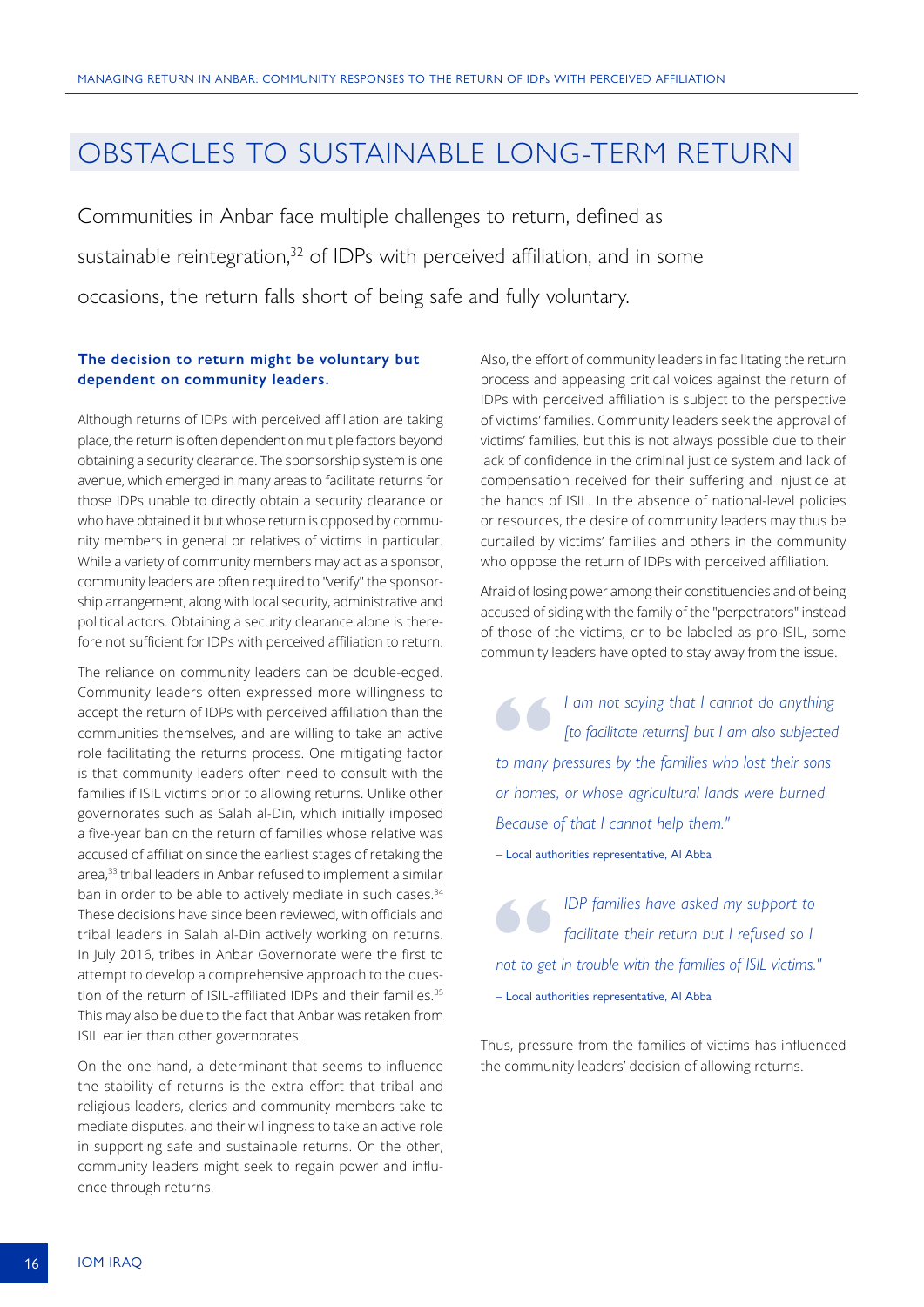**17** The population in general here is committed to what the council decides. But the community can influence these decisions when they *to what the council decides. But the affect the community. For example, the issue regarding the return of families whose sons belonged to ISIL: when the council decided to allow the return of some of them, we were surprised by the community's rejection of the decision, which had to be changed. The community voted and it was decided that these families would not return."* – Local authorities representative, Al Abba

#### **Community leaders and community members fear an increase in intra-community violence if the return is not regulated.**

One of the fears that limits the involvement of community leaders and community members in facilitating returns is the fear of an increase in violence if returns take place without a mediated process through which the claims of the victim's families are dealt with and the cases against IDPs with perceived affiliation are settled. Community leaders and members fear increased violence in the community regardless of their personal opinion on returns and whether they consider IDPs as part of the community or not.

#### **A general climate of mistrust in the communities limits social interactions between community members and IDPs with perceived affiliation, which puts IDPs with perceived affiliation at risk of being stigmatized.**

Community members who think that IDPs with perceived affiliation should return home have remained neutral and have not publicly shared their opinion because they are afraid of being associated with the group and of the reaction of the victims' families. This reason has prompted some community members to refuse to testify in support of IDPs with perceived affiliation in tribal mediation processes.

**"** *I tried to contact friends who knew my refused to testify in my favor for fear of threats." son was not associated with ISIL, but they*  – Male IDP from Karma Center

Even when return has taken place with no outspoken rejection, there was also no acceptance by community members and contact with these IDPs has been limited. This midpoint, in which there is no rejection but no clear acceptance either, might lead to stigmatization of the returned families with perceived affiliation.

**1899** People who are not hostile to the ISIL-<br> *affiliated families do not mind them*<br> *returning, but there is no desire to communicate with affiliated families do not mind them them. People do not want to have a relationship with ISIL families. […] Some families have accepted the return of the rejected families, but without dealing or communicating with them. […] There is no mixing between the families of ISIL and the rest of the community, even among women."*

– Religious leader, Al Husi

#### **The return of IDPs with perceived affiliation cannot be deemed safe if it is not accepted by the community as a whole. There is risk of increasing secondary displacement if returns take place without the assent of the communities.**

If the return of IDPs with perceived affiliation is not accepted by the community, returns could be unsafe. Some of the IDPs who return to the community have subsequently re-displaced once more because they were rejected by the broader community, either directly, being expelled, or indirectly, being harassed. These IDPs did not engage in a tribal mediation process following secondary displacement, which limits their possibility to return in short term.

**"** *[The community] did not oppose [our return] I did not leave the house unless I really needed to. We felt explicitly, but we felt rejected, to the point that that [the rejection] from the way they treated us. When I say hello to our neighbor, he does not reply. I cannot stand how badly the community treats me; my family is sad because of the way we are treated."* – Female IDP from Fhelat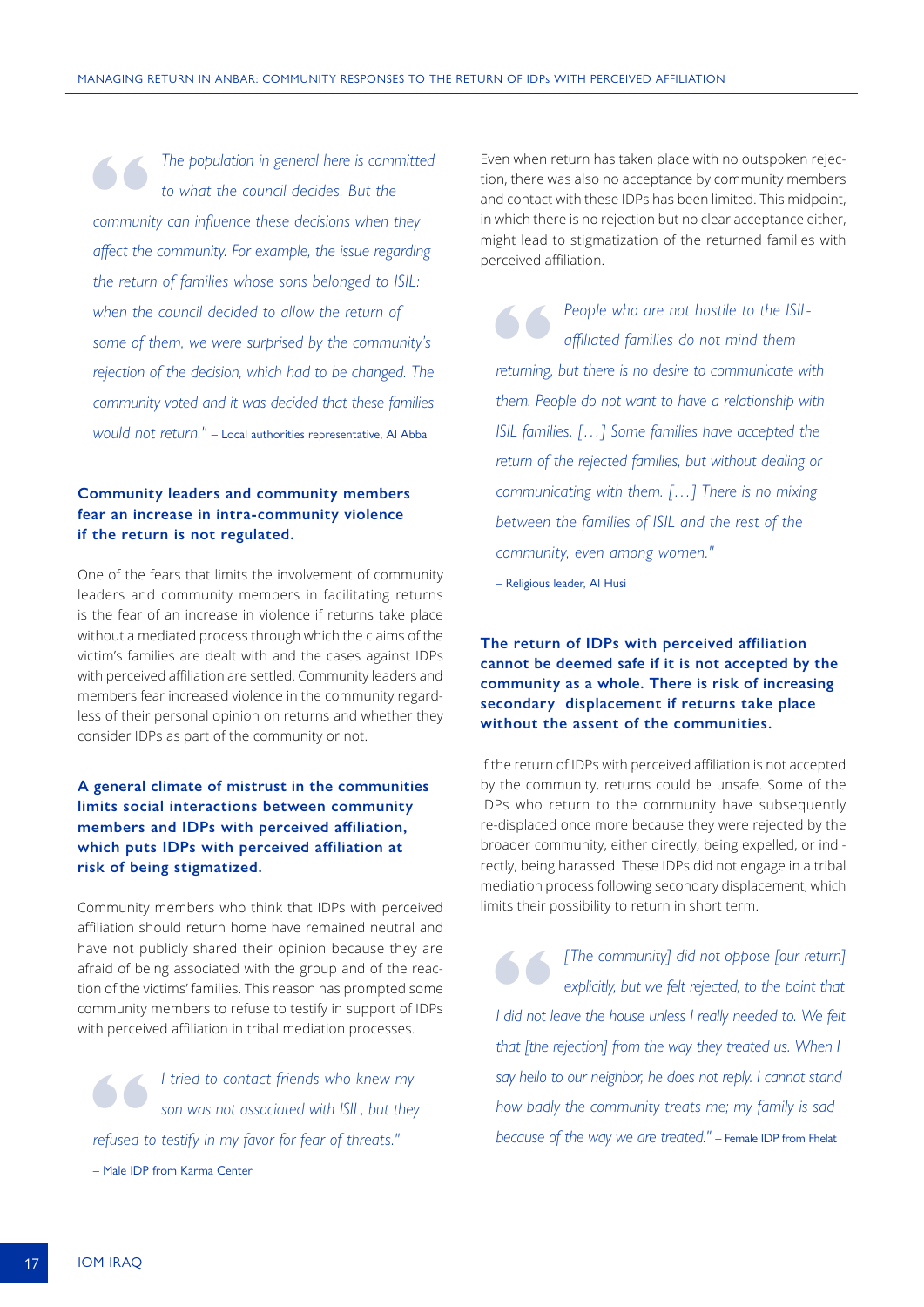<span id="page-17-0"></span>**Some of my neighbors accepted my return,** while others have opposed it. The reason for rejecting my return is I was present in the area during *while others have opposed it. The reason for ISIL's occupation. Some of them said "whoever was not displaced and remained is considered as affiliated to ISIL." However, this is not correct at all. I was exposed* 

*to harassment and verbal abuse; my children were at work and harassed. Of course, my family and I felt threatened. My house was hit more than once by live bullets. I do not know who opened fire on my house."* – Male IDP from Al Abba

# DISCUSSION

Understanding the community's perspective on the return of IDPs with perceived affiliation is the first step to design short, medium and long-term programmes and interventions aimed at ensuring return as a pathway towards a durable solution, and to create a safe community environment where returned families who might have a lower level of acceptance among community members are empowered.

Acknowledging the community's perception is also paramount to ensure that the return of these community members is safe and dignified, and leads to a durable solution that allows IDPs to return and actively coexist and participate in community life without discrimination. Legal and security mechanisms alone are not enough to ensure return is safe and dignified; returns need to be underpinned by social acceptance –such as in Anbar– and have the acceptance of the community and tribes.

Communities have put in place mechanisms to manage and regulate the return of IDPs with perceived affiliation. Despite their controversial nature, these mechanisms need to be understood and acknowledged, as national and international actors put in place parallel structures to facilitate returns and explore how these mechanisms can be used. Since these mechanisms are not static, if tailored to comply with a rightsbased approach and do-no-harm principles, they could be used as entry points for interventions looking at facilitating accepted returns.

Failing to ensure a sustainable return of community members with perceived affiliation who do wish to return might also put them at risk of falling into negative coping mechanisms, and might lead to new intra-community violence in the medium or long run. Throughout this process, however, it is important to hear the victims' voices and demands and to acknowledge their rights. Victims are active actors in the process of accepting IDPs with perceived affiliation back into the community as full-fledged members. A triple approach that considers the victims' families, families with relatives accused of ISIL affiliation and community members in general might be the way forward in the return process, understood as the sustainable reintegration of all IDPs.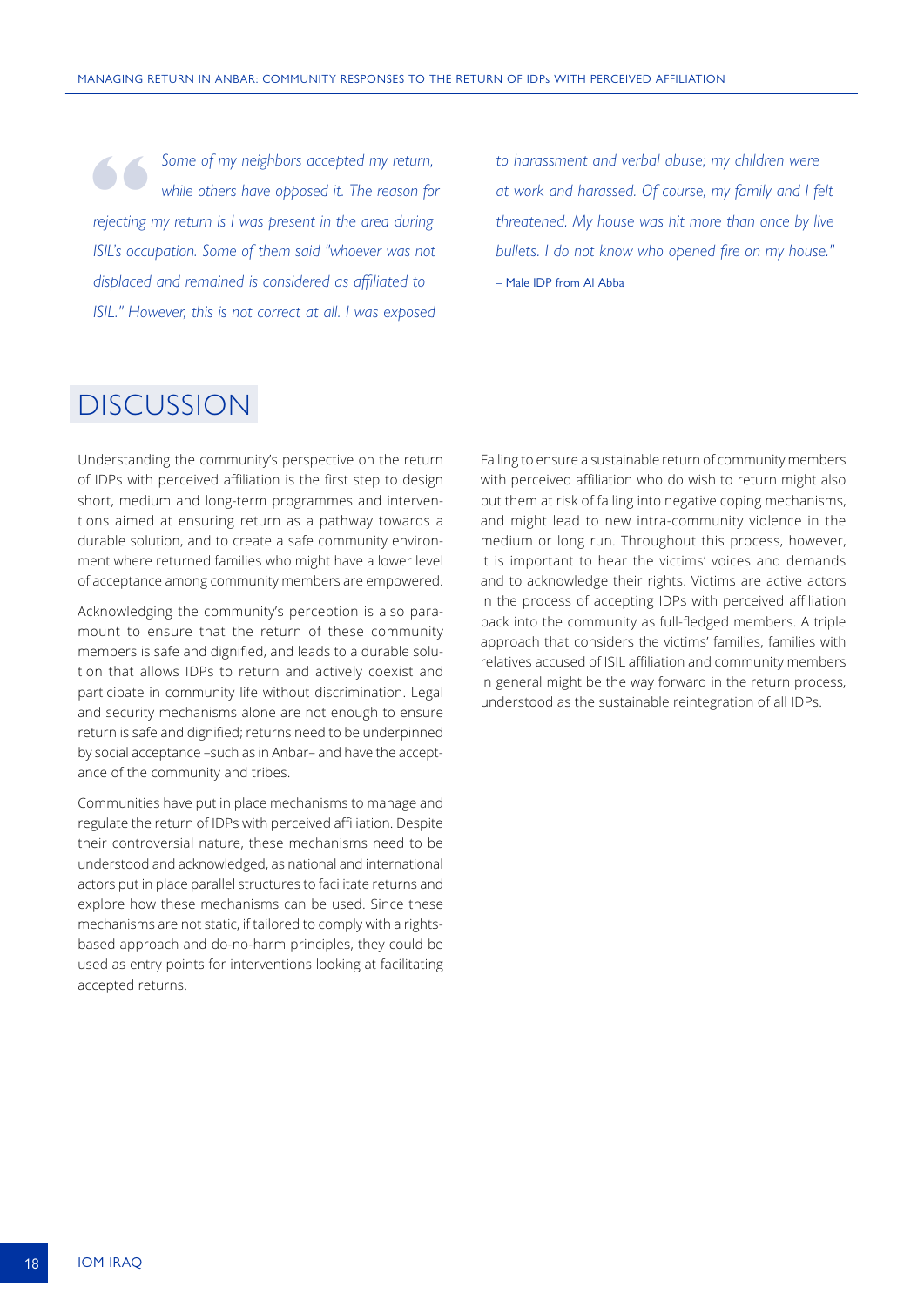# <span id="page-18-0"></span>RECOMMENDATIONS

#### On long-term targeted programming for sustainable returns and reconciliation

- **1.** Actors should continue to take a long-term view when confronting the process of reconciliation for families with a perceived affiliation with the aim to support durable solutions for displaced populations and promote stability in conflict-affected communities. Sustainable programming in this field should also seek to increase the capacity of communities to respond to and resolve existing and future conflicts.
- **2.** A community-based targeted approach should be used, providing assistance not only to returning IDPs (including those with perceived affiliation) but also other community members who may need assistance, such as host communities and returnees who returned at an earlier stage.
- **3.** Specific interventions designed to support solutions for families with perceived affiliation must be coupled with a broader set of interventions, including reconstruction and rehabilitation of housing, improvement in access to basic services and improvement in access to economic opportunities. These activities serve to reduce resource-related pressures on communities to which families with a perceived affiliation may return, while also preventing exacerbation of resource shortages in case of additional returns.
- **4.** Programming should include substantial components aimed at addressing the marginalization and exclusion experienced by returnees with perceived affiliation after they have returned to their communities. In these communities, partners should seek to increase awareness around issues such as the risks of marginalization and promote and facilitate positive interactions between returnees with affiliation and community members.

#### On supporting local-level return and reconciliation mechanisms

- **5.** Existing local-level return and reconciliation mechanisms initiated by local authorities and actors should be supported as long as they comply with a rights-based approach and do-no-harm principles. There should be an evaluation process to determine whether these processes comply and, should they not, efforts should be made to adapt these mechanisms to adhere to these principles.
- **6.** Initiatives to ensure that communities, IDPs / returnees with perceived affiliations, victims' families and security actors are all involved in the process should be created or scaled up as a means to ensure a representative and sustainable return process.

#### On policy and advocacy to complement support of local level returns

- **7.** Initiatives and advocacy should continue to be directed at increasing access to documentation and security clearances, including for families who have already returned through local return agreements. While local return agreements may signal increasing community acceptance and open the door for return and reintegration, they do not substitute a security clearance, do not always include security clearance approval or complete coordination with security actors and do not yet adequately address the marginalization and exclusion that can continue after return as a result of lack of access to documentation and security clearances.
- **8.** Efforts to support transitional justice at multiple levels of society and government should continue in parallel to local return and reconciliation initiatives; these efforts are complementary and cannot substitute each another. These efforts could include initiatives to increase access to compensation and reparations for victims, efforts to strengthen the criminal justice system and truth-seeking efforts in Iraq on all levels, as well as broader rule of law and governance reforms.

#### On monitoring and assessing communities and local return agreement models

- **9.** Actors undertaking activities in stabilization and in support of durable solutions should continue to evaluate local return agreement models, including the components and stakeholders necessary for agreements, their effectiveness over time, and their medium- to long-term impact on returnees with perceived affiliation, as well as communities of origin as a whole. This should include analysis of the factors and characteristics of models applied in different contexts, such comparing the close-knit and rural vs. the larger and less coalesced communities discussed in the report.
- **10.** Programming should include conflict assessments prior to return, to ensure an accurate understanding of all community conflict dynamics and how these might impact returns and reconciliation. As well, monitoring of returns and conditions for returnees needs to be undertaken in the months and even years after return to ensure the sustainability of returns.
- **11.** Partners should establish monitoring mechanisms to track conditions in secondary displacement. Monitoring serves the purpose of feeding into programming measures to improve the conditions that may contribute to a sense of marginalization and exclusion felt among families with a perceived affiliation.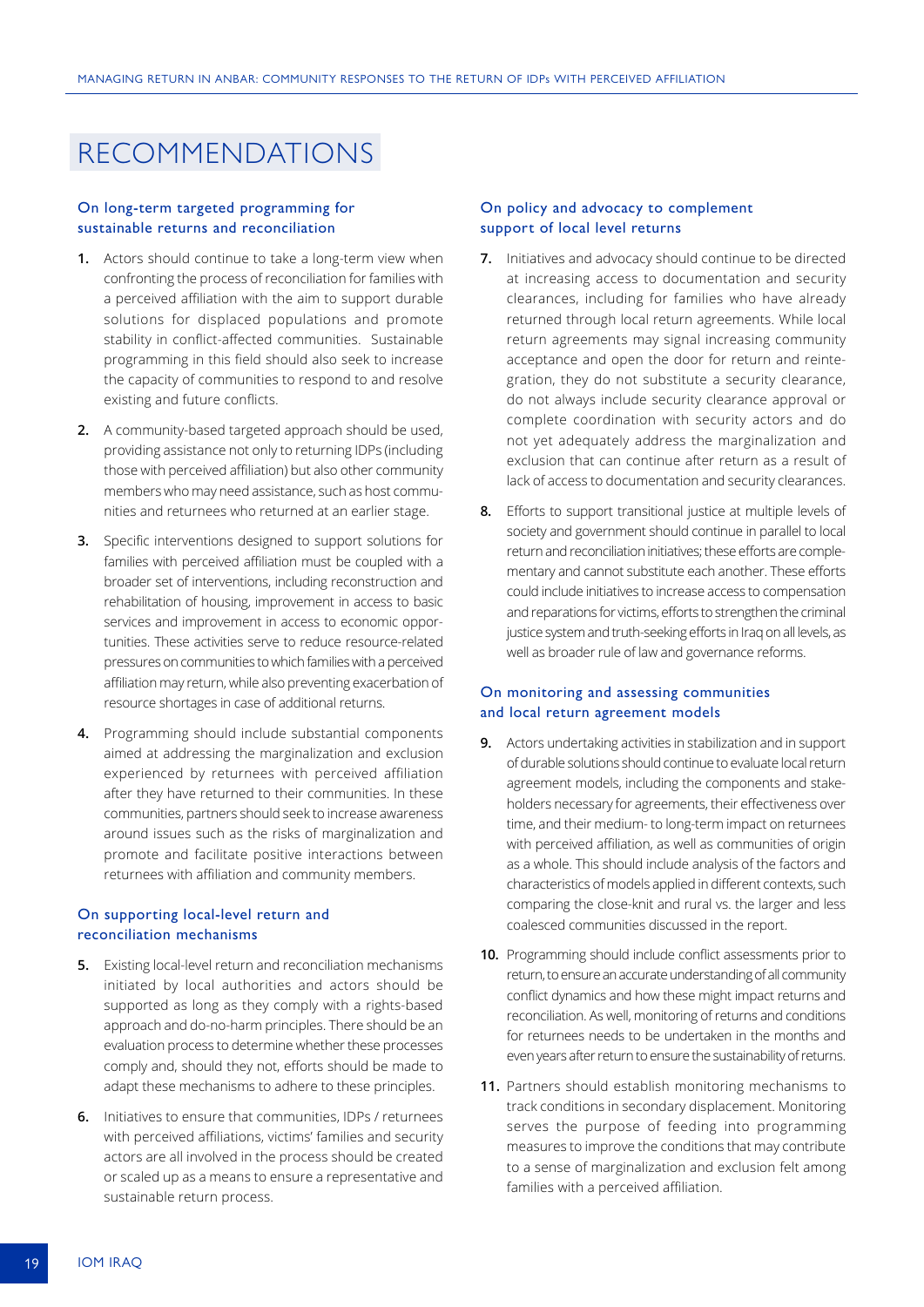# <span id="page-19-0"></span>ANNEX 1: COMMUNITY BACKGROUNDS

#### **SAQLAWIYA CENTER**

#### **Demographics**

Before 2014, Saqlawiya Center had a population of approximately 17,000 people.<sup>36</sup> Its main tribe is the Muhammadi tribe, which is part of the Al Dulaim confederation.<sup>37</sup>

#### Socioeconomic Features

Saglawiya Center is urban<sup>38</sup> and is one of the few locations in Saqlawiya district that does not depend on agriculture for its economy.<sup>39</sup> The main sources of livelihood are trade businesses (including furniture making, electrical appliances, and shops for butchery and grocery), service businesses (photocopying, printing, mobile phone maintenance, etc.) and industry (such as smithery and carpentry).<sup>40</sup> Not all business operating before 2014 have reopened<sup>41</sup> and less than half of residents report being able to find employment opportunities. Less than half of the houses are destroyed and at least a few are being repaired.<sup>42</sup>

#### Perceptions of Security

The southern neighborhood of Saqlawiya Center was highly contaminated with landmines due to the proximity to Falluja, one of the most violent frontlines in the fight against ISIL.<sup>43</sup> Residents are somewhat concerned about unexploded ordinances, ISIL and revenge attacks,<sup>44</sup> clashes between armed groups and/or security forces, and difficulty at checkpoints,<sup>45</sup> with people only leaving their houses when necessary and streets sparsely populated.<sup>46</sup>

#### Displacement and Return (2014 to 2019)

Between 65 and 85 per cent of the population displaced due to the ISIL crisis, which includes two phases. The first wave was due to ISIL's advance on the area starting in 2014 and the second was caused by the coalition campaign to retake the area from ISIL ending in mid to late 2016.<sup>47</sup>

ISIL occupied Saqlawiya Center in September 2014,48 causing the displacement of residents. Those displaced fled mostly to Habbaniya Tourist City Camp. Members of the community also displaced to Khaldiya camps, Ameriyat Al Falluja camp, Al Madina Al Seyaheya camp. Those with enough resources to live outside camps went to Baghdad and the northern regions of Iraq.49

Saqlawiya Center was one of the first communities in Anbar retaken from ISIL in June 2016.50 Families started to return as soon as the town was retaken in June 2016<sup>51</sup> but most

returns took place in 2017 and 2018.52 As of December 2019, approximately 9,000 individuals have returned.<sup>53</sup> Most of returnees live in their habitual residences, a small percentage of which are destroyed.<sup>54</sup>

Of those who have returned to Saqlawiya, 60 per cent had displaced due to ISIL's advance in 2014 and 28 per cent of returnees were those displaced in 2016 due to the campaign to retake areas controlled by ISIL.<sup>55</sup>

#### **ALBU SHEJEEL**

#### **Demographics**

Around 8,000 people lived in in this community before 2014.56 The Muhammadi tribe is the most represented in the community.57 Residents also belong to Jumaili, Halbosi, and Al Assaf tribes.58

#### Socioeconomic Features

Albu Shejel is a rural area<sup>59</sup> where residents rely mostly on agriculture for their livelihood. Only some of the agricultural and business activities that were taking place before 2014 have resumed after the area was retaken from ISIL.<sup>60</sup> The economy continues to suffer from ISIL's occupation and subsequent military campaign to retake ISIL-controlled areas.<sup>61</sup> Less than half of residents have access to employment and not all businesses that were open before 2014 have reopened.<sup>62</sup> Less than half of the houses are destroyed and at least a few are being repaired.<sup>63</sup>

#### Perceptions of Security

Residents are somewhat concerned about unexploded ordinances and ISIL attacks.<sup>64</sup> Residents only leave their homes when necessary and streets are sparsely populated.<sup>65</sup>

#### Displacement and Return (2014 to 2019)

The community of Albu Shejeel links the Saqlawiya subdistrict to Falluja Center, which made it a useful control point for ISIL.<sup>66</sup> ISIL entered the community in September 2014.67 Between 87 and 100 per cent of the population displaced to Ameriyat Al Falluja camps and other camps in Anbar during the two waves of displacement.<sup>68</sup> Those who displaced to non-camp locations mostly went to Anbar, Baghdad and Erbil.<sup>69</sup>

Iraqi forces retook Albu Shejeel in June 2016.70 Around 7,000 people have returned, the majority of who returned after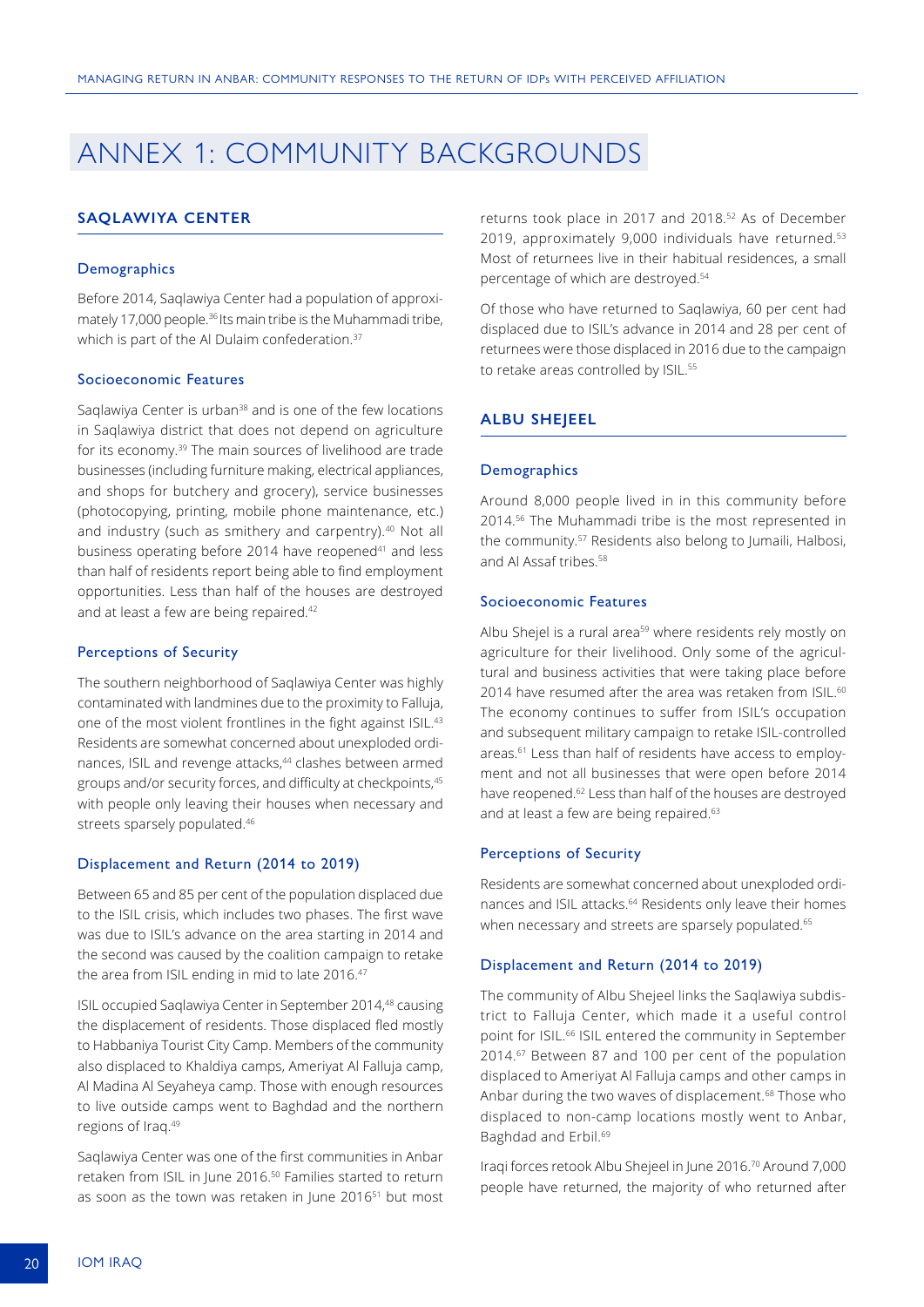September 2016.<sup>71</sup> Among the returnees, 88 percent were displaced in 2014 due to ISIL's advance and 2 per cent were displaced due to the campaign in 2016 to retake territory controlled by ISIL.<sup>72</sup>

#### **AL ABBA**

#### **Demographics**

The population of Al Abba community was between 700 and 800 people prior to the ISIL crisis.73 The population predominantly belongs to Jumaili tribe.<sup>74</sup> Other community members are from Karboli, Fahdawi, Halbosi, and Al Asady tribes.75

#### Socioeconomic Features

Most residents work in agriculture.<sup>76</sup> There is no primary school or primary health care center in Al Abba but key informants report that most or all of residents manage to access primary schooling and medical care in nearby locations.<sup>77</sup> Access to employment remains challenging; less than half of residents have access to employment opportunities.78 Less than half of the houses are destroyed and at least a few are being repaired.<sup>79</sup>

#### Perceptions of Security

The community did not report concerns of unexploded ordinances, attacks, and clashes, although residents reported that movement restrictions have slightly more impact on their daily life than the other communities in the study.<sup>80</sup>

#### Displacement and Return (2014 to 2019)

ISIL took over the area in early January 2014.<sup>81</sup> Between 80 and 95 per cent of the population displaced due to the ISIL crisis.82 Between 35 and 40 per cent of the displaced went to camps, including Ameriyat Al Falluja and Habbaniyah camps, and the remaining went elsewhere in Anbar or to the northern Kurdish governorates.<sup>83</sup>

Iraqi forces retook the area in May 2016.84 Around 650 people have returned to Al Abba, with most returns taking place after September 2017.<sup>85</sup> Of those that have returned, 85 per cent displaced in 2014 due to ISIL's advance on the community.<sup>86</sup>

#### **KARMA CENTER**

#### **Demographics**

Before 2014, Karma Center had a population of 8,500 people.87 The peri-urban community mostly belongs to the Al Jumaili tribe, with others belonging to Karboli, Halbosi, Fahdawi, Jarrah, Falahat, Albu Khalifa and Albu Shihab tribes.<sup>88</sup>

#### Socioeconomic Features

The economy relies on agriculture.<sup>89</sup> Some businesses that were active before 2014 have reopened but less than half of residents have access to employment.<sup>90</sup> There is no primary health care center in the community, but residents manage to access health care in nearby locations.<sup>91</sup> Less than half of the houses are destroyed and at least a few are being repaired.<sup>92</sup>

#### Perceptions of Security

The community did not report concerns of unexploded ordinances, attacks or clashes. Residents reported that movement restrictions have slightly more impact on their daily life than the other communities included in the study.<sup>93</sup>

#### Displacement and Return (2014 to 2019)

ISIL took control of the area in early January 2014.<sup>94</sup> Between 95 and 100 per cent of the population displaced during the ISIL crisis, half of which to camps, mostly Amariyat Al Falluja, and the other half to non-camp locations, mostly in Baghdad.<sup>95</sup>

Iraqi forces regained control of Karma in May 2016.96 Additional residents from nearby subdistricts in Falluja are residing in Karma Center, bringing the total of returnees to around 10,300 people $97$  — the majority of which occurred after June 2017.<sup>98</sup> Among the returnees, 67 per cent had displaced during ISIL's advance on the community in 2014.99

#### **AL HUSI**

#### **Demographics**

Most residents belong to the tribe of Albo Issa.100 Other members come from the Jumaili and Muhammadi tribes.<sup>101</sup> Before 2014, the community had a population of between 7,000 and 10,000 people.102

#### Socioeconomic Features

The area is rural and the population relies on farming and agriculture to sustain livelihoods,<sup>103</sup> but less than half of residents in the community have access to employment opportunities.104 Some but not all businesses that were open before 2014 have reopened.<sup>105</sup> Less than half of the houses are destroyed and at least a few are being repaired.<sup>106</sup>

#### Perceptions of Security

The community did not report concerns of unexploded ordinances, attacks or clashes, although residents only leave their homes when they have to; therefore, streets are sparsely populated.<sup>107</sup>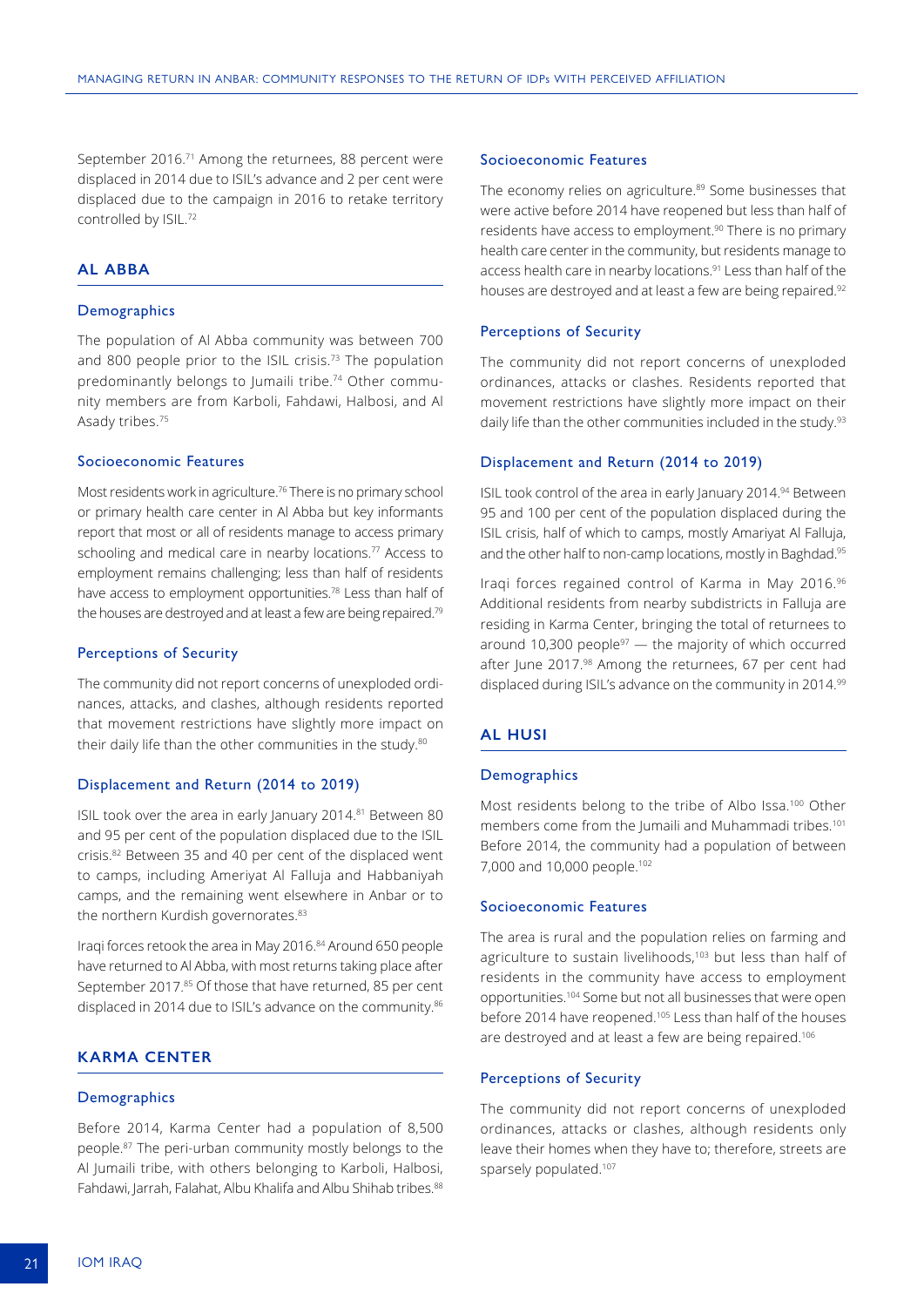#### Displacement and Return (2014 to 2019)

ISIL took control of the area between April and May 2014.108 Between 75 and 100 per cent of the population displaced due to the ISIL crisis.<sup>109</sup> These individuals left for camps in Anbar, including Amiriyat Al Falluja camp, and in Ramadi.110 People from Al Husi also displaced to Baghdad and Erbil governorates.111

Iraqi forces retook the area between June and September 2016.112 Around 6,000 individuals have returned.113 Returns began in September 2016 and 80 per cent took place after October 2016.114 Among those who have returned, 47 per cent displaced in 2014 due to ISIL's advance on the area and 42 per cent displaced due to the campaign to retake areas from ISIL in 2016.<sup>115</sup>

#### **AL FHELAT**

#### **Demographics**

Before 2014, it had a population of around 500 people.<sup>116</sup> Most residents belong to the Albo Issa tribe.<sup>117</sup>

#### Socioeconomic Features

The area is rural and residents rely on agriculture for livelihoods. However, none of the agricultural and livestock activities that were ongoing before 2014 are taking place now and none of the residents can find employment.118 Businesses that were open prior to 2014 have not reopened.<sup>119</sup> There is a primary health care center present but it is heavily damaged and therefore residents do not have access to primary health care services.<sup>120</sup> Eighty percent of houses are destroyed.121

#### Perceptions of Security

Residents report fear of ISIL attacks.122 They are concerned about clashes between armed groups and harassment at check points.123

#### Displacement and Return (2014 to 2019)

ISIL entered the community between April and May 2014.<sup>124</sup> Around 80 per cent of the community displaced during ISIL's occupation of the community in addition to the campaign to retake the area.<sup>125</sup> Sixty per cent of the displaced families displaced to camps, while the remaining 40 per cent displaced to Baghdad and governorates in northern Iraq.<sup>126</sup>

Iraqi forces retook the area between June and September 2016.<sup>127</sup> Around 450 people have returned.<sup>128</sup>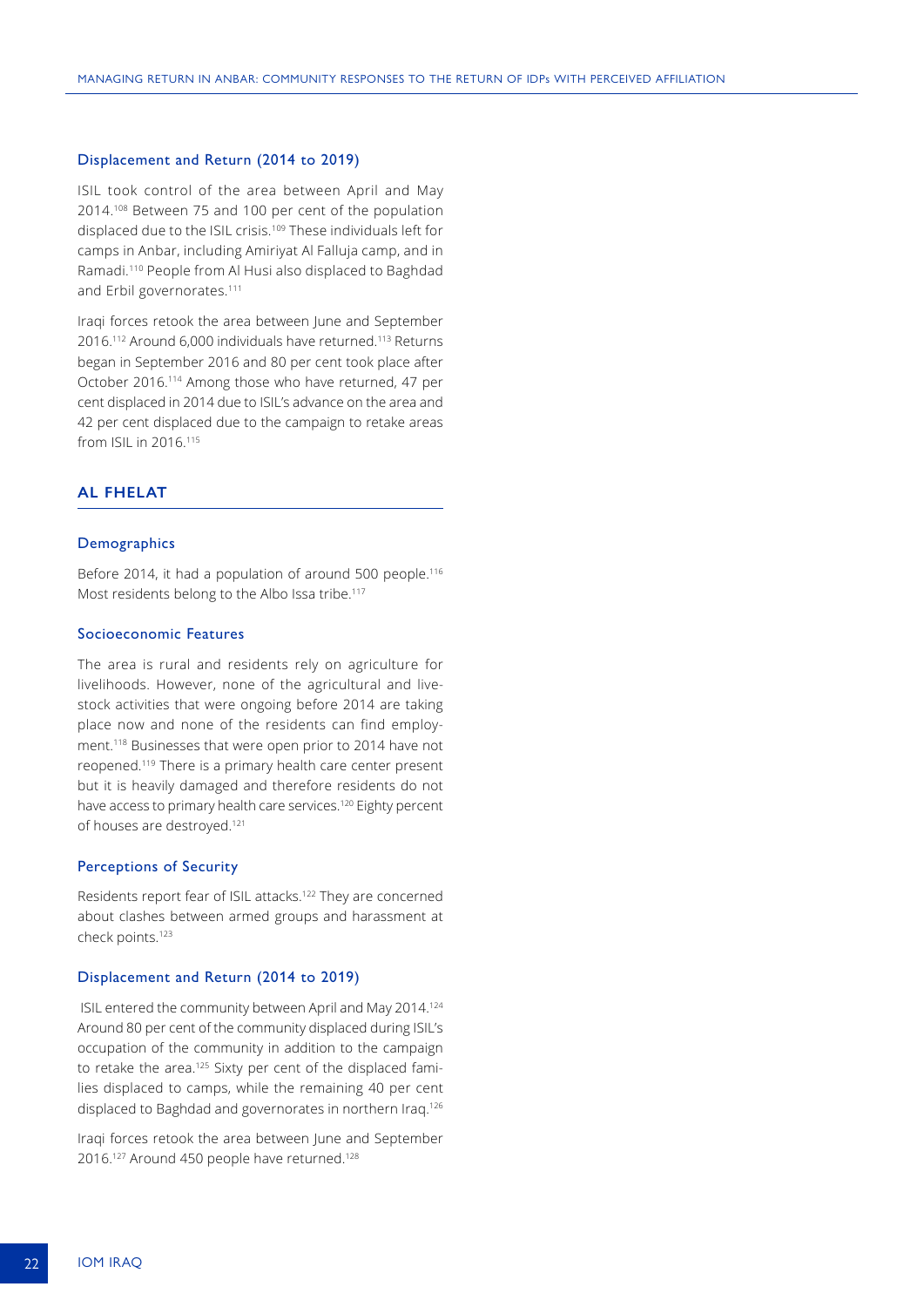| i                                                                                                              |
|----------------------------------------------------------------------------------------------------------------|
| ŗ                                                                                                              |
|                                                                                                                |
| and the state of the state of the state of the state of the state of the state of the state of the state of th |
|                                                                                                                |
| i                                                                                                              |
|                                                                                                                |
|                                                                                                                |
|                                                                                                                |
|                                                                                                                |
| I                                                                                                              |
|                                                                                                                |
|                                                                                                                |
|                                                                                                                |
|                                                                                                                |
|                                                                                                                |
|                                                                                                                |
|                                                                                                                |
|                                                                                                                |
|                                                                                                                |
|                                                                                                                |
|                                                                                                                |
|                                                                                                                |
| I                                                                                                              |
|                                                                                                                |
| I                                                                                                              |
|                                                                                                                |
| l                                                                                                              |
|                                                                                                                |
| l                                                                                                              |
|                                                                                                                |
| I<br>֚֚֡֡֡֡֡֡֡֡                                                                                                |
|                                                                                                                |
|                                                                                                                |

|                                                                                                                                 |   | ot Present                        |
|---------------------------------------------------------------------------------------------------------------------------------|---|-----------------------------------|
| ome are/have                                                                                                                    |   | Some are not/have not             |
| Most/many or all are/have                                                                                                       | l | lost/many or all are not/have not |
| parameter and a component component and a component component and a component component component component component component |   |                                   |

| AL FHELAT           | 500                               | 80%                               | 450 (approx.)                                | ΓØ                            | Ρã                                                                                                                                                                                                                                                                                                                                                                                                                                                              | and May 2014<br>Between April    | Between June and<br>September 2016   | Rural         | Albo Isa      | РĞ                                                                             | $\gt$                      | $\times$                          |                                      |                                   |                                           |                   |                             |                                                     | $\! + \!\!\!\!$                        |
|---------------------|-----------------------------------|-----------------------------------|----------------------------------------------|-------------------------------|-----------------------------------------------------------------------------------------------------------------------------------------------------------------------------------------------------------------------------------------------------------------------------------------------------------------------------------------------------------------------------------------------------------------------------------------------------------------|----------------------------------|--------------------------------------|---------------|---------------|--------------------------------------------------------------------------------|----------------------------|-----------------------------------|--------------------------------------|-----------------------------------|-------------------------------------------|-------------------|-----------------------------|-----------------------------------------------------|----------------------------------------|
| AL HUSI             | 7,000 to 10,000                   | 75% to 100%                       | 6,000 (approx.)                              | 47%                           | 42%                                                                                                                                                                                                                                                                                                                                                                                                                                                             | and May 2014<br>Between April    | Between June and<br>September 2016   | Rural         | Albo Isa      | Vuhammadi<br>Jumaili and                                                       |                            |                                   | $^{+}$                               |                                   |                                           |                   |                             |                                                     |                                        |
| <b>KARMA CENTER</b> | 8,500                             | 95% to 100%                       | $10,300$ (approx.)*                          | 67%                           | БU                                                                                                                                                                                                                                                                                                                                                                                                                                                              | January 2014                     | May 2016                             | Peri-Urban    | Jumaili       | (arboli, Halbosi, Fahdawi,<br>Khalifa and Albu Shihab<br>Jarrah, Falahat, Albu |                            | $\times$                          | $+$                                  |                                   |                                           |                   |                             |                                                     |                                        |
| AL ABBA             | 700 to 800                        | 80% to 95%                        | 650 (approx.)                                | 85%                           | $\label{def:1} \begin{split} \frac{1}{2} \left( \frac{1}{2} \left( \frac{1}{2} \left( \frac{1}{2} \left( \frac{1}{2} \left( \frac{1}{2} \left( \frac{1}{2} \left( \frac{1}{2} \left( \frac{1}{2} \left( \frac{1}{2} \left( \frac{1}{2} \left( \frac{1}{2} \left( \frac{1}{2} \left( \frac{1}{2} \left( \frac{1}{2} \left( \frac{1}{2} \left( \frac{1}{2} \right) \right) \right) \right) \right) \right) \right) \right) + \frac{1}{2} \left( \frac{1}{2$<br>ΒQ | January 2014                     | May 2016                             | Rural         | Jumaili       | Halbosi and Al Asady<br>Karboli, Fahdawi,                                      | $\times$                   |                                   | ma                                   |                                   |                                           |                   |                             |                                                     |                                        |
| ALBU SHEJEEL        | 8,000                             | 87% to 100%                       | 7,000 (approx.)                              | 88%                           | 2%                                                                                                                                                                                                                                                                                                                                                                                                                                                              | September 2014                   | June 2016                            | <b>Rural</b>  | Muhammadi     | Vluhammadi, Jumaili<br>Halbosi and Al Assa                                     |                            |                                   | $^{+}$                               |                                   |                                           |                   |                             |                                                     |                                        |
| SAQLAWIYA<br>CENTER | 17,000                            | 65% to 85%                        | 9,000 (approx.)                              | 60%                           | 28%                                                                                                                                                                                                                                                                                                                                                                                                                                                             | September 2014                   | June 2016                            | Urban         | Muhammadi     | СQ                                                                             | >                          | $\times$                          | ma                                   |                                   |                                           |                   |                             |                                                     |                                        |
|                     | Pre-2014 Population (Individuals) | Total Displacement Numbers        | (as of 31 December 2019)<br>No. of Returnees | % Returness Displaced in 2014 | % Returnees Displaced in 2016                                                                                                                                                                                                                                                                                                                                                                                                                                   | Date Community Was Taken by ISIL | Date Community Was Retaken from ISIL | Urban or Rura | Primary Tribe | Other Tribe(s)                                                                 | Functioning Primary School | Functioning Primary Health Center | Agricultural Activities Have Resumed | <b>Businesses Have Reopened</b>   | Employment Opportunities<br>Are Available | Houses Are Intact | Reconstruction Taking Place | Daily Life Resumes Despite<br>Movement Restrictions | People Feel Comfortable in the Streets |
|                     | POPULATION                        | <b>DISPLACEMENT</b><br>AND RETURN |                                              |                               |                                                                                                                                                                                                                                                                                                                                                                                                                                                                 | TIMELINE                         |                                      |               | FEATURES OF   | COMMUNITY                                                                      | <b>SERVICES</b>            |                                   |                                      | <b>TIAETIHOOD \</b><br>EMPLOYMENT |                                           | HOUSING AND       | RECONSTRUCTION              | DAILY LIFE                                          |                                        |

\* Karma Center currently hosts population originally from other sub-districts within Fallujah district. \* Karma Center currently hosts population originally from other sub-districts within Fallujah district.

23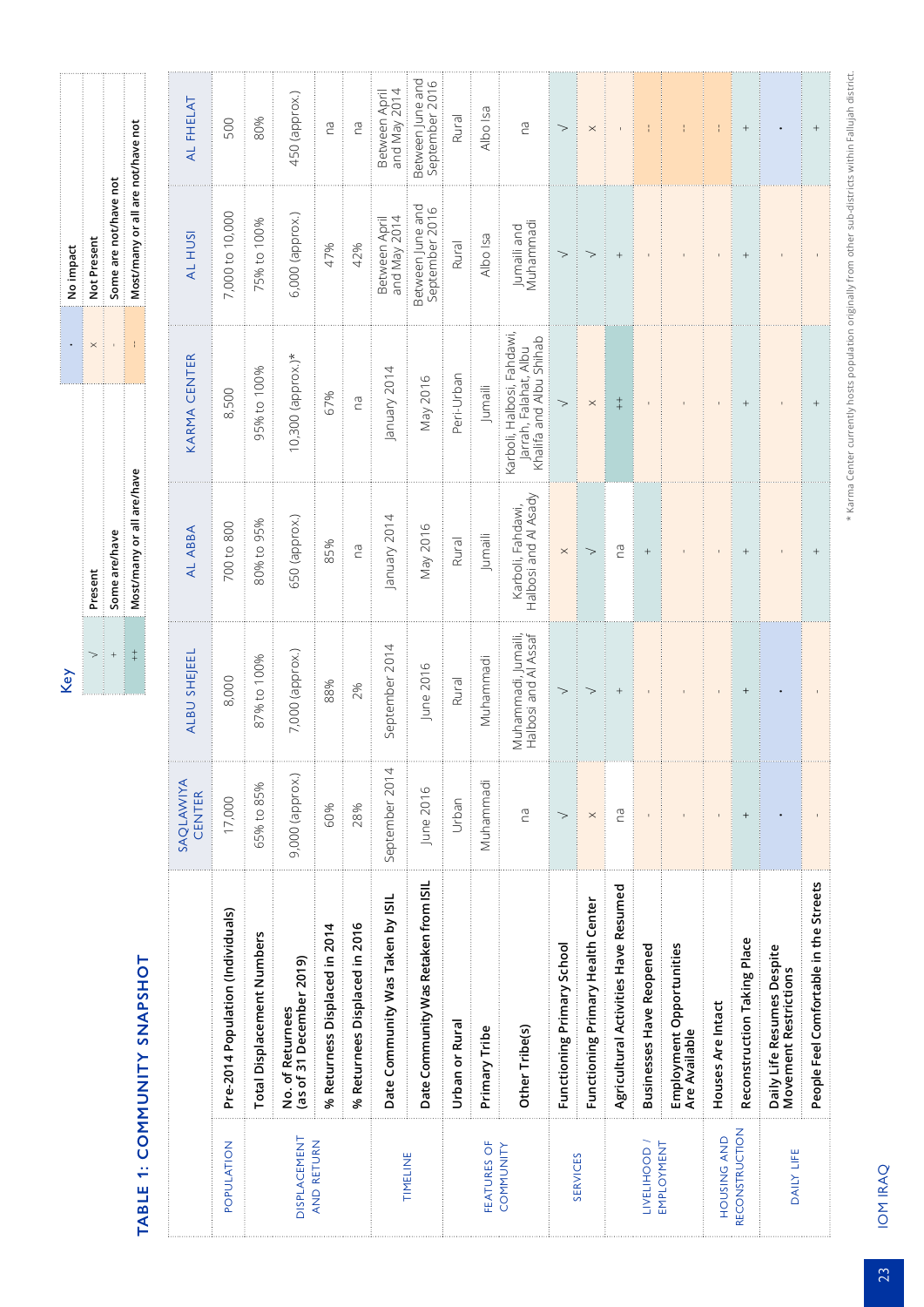### ENDNOTES

- Walter Kälin, "Report of the Representative of the [Secretary-General on the human rights of inter](https://www2.ohchr.org/english/bodies/hrcouncil/docs/13session/A-HRC-13-21.pdf)[nally displaced persons,](https://www2.ohchr.org/english/bodies/hrcouncil/docs/13session/A-HRC-13-21.pdf)" United Nations General Assembly, Human Rights Council, Thirteenth Session, A/HRC/13/21, 2010; "[Guiding Principles on Internal](https://documents-dds-ny.un.org/doc/UNDOC/GEN/G98/104/93/PDF/G9810493.pdf?OpenElement)  [Displacement,](https://documents-dds-ny.un.org/doc/UNDOC/GEN/G98/104/93/PDF/G9810493.pdf?OpenElement)" United Nations Economic and Social Council, Commission on Human Rights, Forty-fourth Session, E/CN.4/1998/53/Add.2, February 1998.
- <sup>2</sup> The Inter-Agency Standing Committee (IASC), "[Framework on Durable Solutions for Internally](http://Framework on Durable Solutions for Internally Displaced Persons,)  [Displaced Persons,](http://Framework on Durable Solutions for Internally Displaced Persons,)" United Nations General Assembly, Human Rights Council, Thirteenth Session, A/ HRC/13/21/Add.4, 2010.
- <sup>3</sup> International Organization for Migration (IOM) Iraq, ["Iraq Displacement Crisis 2014-2017,"](http://iraqdtm.iom.int/LastDTMRound/IOM-Iraq_Displacement_Crisis_2014-2017.pdf) October 2018.
- Between January and May 2014, about 480,000 individuals left Anbar, an average of 533 families (3,198 individuals) daily. These IDPs largely moved to the north and west of the Anbar, settling within Fallujah and Ramadi. IOM, "[Iraq Displacement Crisis 2014-2017,"](http://iraqdtm.iom.int/LastDTMRound/IOM-Iraq_Displacement_Crisis_2014-2017.pdf) October 2018.
- <sup>5</sup> On 22 May 2016, the ISF and PMFs, supported by the coalition forces, engaged in an offensive against ISIL to retake the city and surrounding areas. The campaign prompted immediate displacement (…). In June, there were nearly 300,000 individuals displaced within the governorate, an increase of 10% since the beginning of the year. IOM, "Iraq Displacement Crisis 2014-2017,' October 2018.
- <sup>6</sup> 534,054 individuals. IOM, ["Iraq Displacement Crisis](http://iraqdtm.iom.int/LastDTMRound/IOM-Iraq_Displacement_Crisis_2014-2017.pdf)  [2014-2017,](http://iraqdtm.iom.int/LastDTMRound/IOM-Iraq_Displacement_Crisis_2014-2017.pdf)" October 2018.
- Human Rights Watch, "Marked With An 'X' Iraqi Kurdish [Forces' Destruction of Villages, Homes in Conflict with](https://www.hrw.org/report/2016/11/13/marked-x/iraqi-kurdish-forces-destruction-villages-homes-conflict-isis)  [ISIS,](https://www.hrw.org/report/2016/11/13/marked-x/iraqi-kurdish-forces-destruction-villages-homes-conflict-isis)" November 2016; Human Rights Watch, "Iraq: [Looting, Destruction by Forces Fighting ISIS,](https://www.hrw.org/news/2017/02/16/iraq-looting-destruction-forces-fighting-isis)" February 2017; IOM Iraq, "[Obstacles to Return in Retaken Areas](http://iraqdtm.iom.int/specialreports/obstaclestoreturn06211701.pdf)  [of Iraq,](http://iraqdtm.iom.int/specialreports/obstaclestoreturn06211701.pdf)" March 2017.
- IDPs with perceived affiliation refers to individuals who are not criminally liable, but face challenges to return due to community perceptions and/or familial or tribal association with accused individuals.
- 9 IOM-DTM, "Unlocking Returns: Current Trends, Key Factors and Population Groups of Concern," 2017.
- <sup>10</sup> In July 2018, an assessment conducted by IOM DTM, shown that the main reason of unsuccessful returns

leading to secondary displacement in Anbar was the perceived affiliation of returnees, who were rejected by the community upon return (56% of locations in Anbar with secondary displacement). For more information contact [iraqdtm@iom.int](mailto:iraqdtm%40iom.int?subject=).

- 11 Inter-Agency Standing Committee (IASC), 2010.
- <sup>12</sup> Snowball technique led to identifying returnees in communities initially categorized as communities with instances of rejection or rejected IDPs in communities with instances of acceptance.
- 13 Initially, 18 FGDs were planned, six in each community. One FGD with male participants aged 18 to 26 was planned in each community (six youth group discussions in total). In two communities, the youth FGD had female youth participants due to the lack of sufficient male youth participants and one of them took place in the camp. In one community, this FGD was cancelled.
- <sup>14</sup> All the interviewed IDPs had obtained the required security clearance to return and were not formally accused of any charges of affiliation with ISIL.
- <sup>15</sup> Snowball technique led to identifying returnees in two communities initially characterized as communities with instances of rejection, which increased the number of interviews with returnees from 9 to 15.
- <sup>16</sup> As per December 2019, more than 155,000 individuals from Anbar remain displaced (11% of the total IDP caseload). IOM-DTM, Round 113, 31 December 2019.
- <sup>17</sup> The extended family group known as a khamsa consists of all male members who share the same great-great grandfather. It functions in cases of conflict, notably blood feuds. Under tribal customs, male members of a khamsa are obligated to avenge the injury or death of another member. All members of the murderer's khamsa are considered to share responsibility and thus are legitimate targets for reprisal. Forms of reprisal can include killing someone from the murderer's khamsa or working out a blood price (diyya) to be paid by one khamsa to another. Patricio Asfura-Heim, "'[No Security](https://www.cna.org/CNA_files/PDF/COP-2014-U-007918-Final.pdf) [Without Us': Tribes and Tribalism in Al Anbar Province,](https://www.cna.org/CNA_files/PDF/COP-2014-U-007918-Final.pdf) [Iraq,"](https://www.cna.org/CNA_files/PDF/COP-2014-U-007918-Final.pdf) center for Naval Analyses, June 2014; UNHCR, "[Tribal Conflict Resolution in Iraq,](https://www.refworld.org/pdfid/5a66f84f4.pdf)" 15 January 2018.
- Clans are made of several extended families. Several clans form a tribe, which in turn together with other tribes form a tribal confederation according to the standard Arab tribal structure. Integrity, 2018.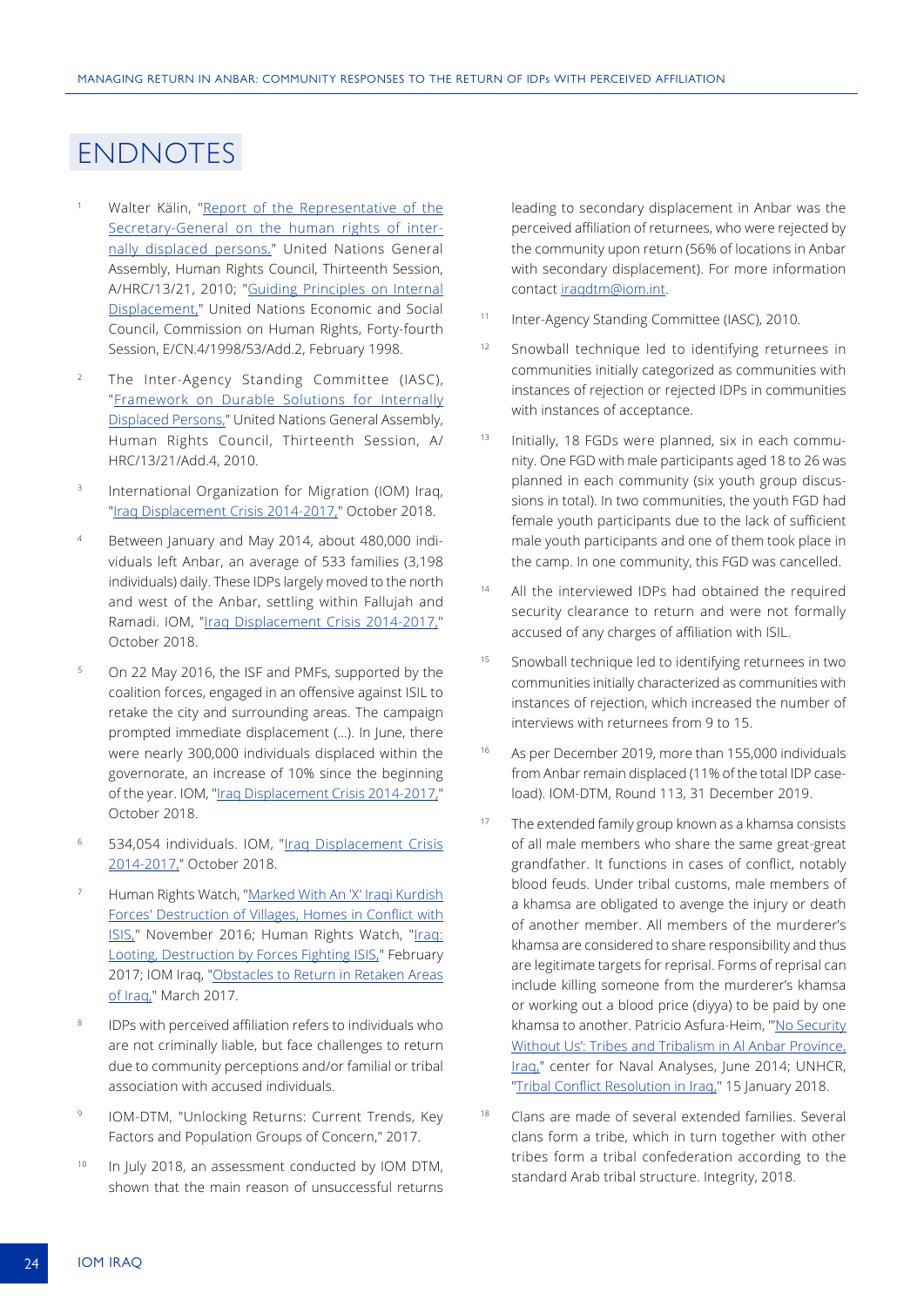- <sup>19</sup> Hamoudi, H. A., Al-Sharaa, W. H., and Al-Dahhan, A. The resolution of disputes in state and tribal law in the South of Iraq: Toward a cooperative model of pluralism, 2015.
- <sup>20</sup> Katherine Blue Carroll, "Tribal law and Reconciliation in the New Iraq," The Middle East Journal, Volume 65, Number 1, Winter 2011, page 18.
- <sup>21</sup> Patricio Asfura-Heim, "'[No Security Without Us:' Tribes](https://www.cna.org/CNA_files/PDF/COP-2014-U-007918-Final.pdf)  [and Tribalism in Al Anbar Province, Iraq,](https://www.cna.org/CNA_files/PDF/COP-2014-U-007918-Final.pdf)" The Middle East Institute, June 2014, page 4.
- 22 Asfura-Heim, 2014, page 8.
- <sup>23</sup> Carroll, 2011, page 27.
- <sup>24</sup> Haley Bobseine, "Tribal Justice in a Fragile Iraq," The Century Foundation, 7 November 2019, page 8
- <sup>25</sup> Bobseine, 2019, page 9.
- <sup>26</sup> Bobseine, 2019, page 7.
- <sup>27</sup> Al Qaeda in Iraq (AQI) emerged following the 2003 US-led military campaign. Initially, the group was welcomed by the Sunni tribes in Anbar. However, tension soon emerged due to divergence in goals and AQI treatment of its hosts; revolts against AQI started in 2005. AQI harshly reacted by killing tribal leaders and punishing the population, which further alienated the Sunni tribes opposed to AQI, who formed the Sahwa (awakening) in 2006 and actively fought against AQI from 2006 to 2012; Michael, G. "The legend and legacy of Abu Musab al Zarqawi". Defence Studies, 7(3), 338-357. 2007; Phillips, A. "How al Qaeda Lost Iraq". Australian Journal of International Affairs, 2009; McClure, S. "The lost caravan: the rise and fall of Al Qaeda in Iraq, 2003-2007". Naval Postgraduate School Monterey CA, 2010; Fishman, B. "Using the mistakes of al Qaeda's franchises to undermine its strategies." The Annals of the American Academy of Political and Social Science 618.1, 2008.
- In the communities of this study, the highest leadership roles were most often attributed to foreign members of the group by respondents.
- <sup>29</sup> Existing literature on fragility and resilience to conflict points to the critical role of geography. Given that the environment can significantly influence the security of a given community, it follows that the physical landscape itself is a factor shaping resilience to perceived threats and potential violence. Ami C. Carpenter, "Community Resilience to Sectarian Violence in Baghdad," Peace Psychology Book Series, Springer, 2014 edition, page 66.
- Sponsorship is the process by which IDPs seek support from a community leader, usually the tribal leader, or a local authorities or security representative to facilitate obtaining security clearance to return. In the sponsorship system, the sponsor, usually a tribal leader, guarantees the peaceful behavior upon return of IDPs to the community, and commits to surrendering them to the formal or tribal justice system in case evidence of their involvement in previous crimes arise. Sponsorship facilitates the process to obtain a security clearance from security actors. Integrity, "CSSF Iraq: Informal and Tribal Justice Structures in Anbar, Kirkuk and Ninewah," November 2018.
- <sup>31</sup> This mechanism is known in tribal customary law as "jail" or exile. Patricio Asfura-Heim, "['No Security Without Us':](https://www.cna.org/CNA_files/PDF/COP-2014-U-007918-Final.pdf) [Tribes and Tribalism in Al Anbar Province, Iraq](https://www.cna.org/CNA_files/PDF/COP-2014-U-007918-Final.pdf)," center for Naval Analyses, June 2014.
- <sup>32</sup> Walter Kälin, "[Report of the Representative of the](https://www2.ohchr.org/english/bodies/hrcouncil/docs/13session/A-HRC-13-21.pdf) [Secretary-General on the human rights of inter](https://www2.ohchr.org/english/bodies/hrcouncil/docs/13session/A-HRC-13-21.pdf)[nally displaced persons,](https://www2.ohchr.org/english/bodies/hrcouncil/docs/13session/A-HRC-13-21.pdf)" United Nations General Assembly, Human Rights Council, Thirteenth Session, A/HRC/13/21, 2010; "[Guiding Principles on Internal](https://documents-dds-ny.un.org/doc/UNDOC/GEN/G98/104/93/PDF/G9810493.pdf?OpenElement) [Displacement,](https://documents-dds-ny.un.org/doc/UNDOC/GEN/G98/104/93/PDF/G9810493.pdf?OpenElement)" United Nations Economic and Social Council, Commission on Human Rights, Forty-fourth Session, E/CN.4/1998/53/Add.2, February 1998.
- 33 IOM Iraq, ["Obstacles to Return in Retaken Areas of Iraq,](http://iraqdtm.iom.int/specialreports/obstaclestoreturn06211701.pdf)" March 2017.
- <sup>34</sup> IOM Iraq, CSU workshop with Anbar authorities, 17-18 November 2019.
- <sup>35</sup> Integrity, "CSSF Iraq: Informal and Tribal Justice Structures in Anbar, Kirkuk and Ninewah," November 2018.
- <sup>36</sup> Key Informant Interviews, July 2019.
- <sup>37</sup> Key Informant Interviews, July 2019.
- <sup>38</sup> Members of the community also belong to the Jumaili tribe. IOM-DTM, Return Index Round 7, November-December 2019.
- <sup>39</sup> Key informant interviews, July 2019.
- <sup>40</sup> IOM, "Community Revitalization Programme Community Assessment Report: Al Shuhaada 2, Part 1," March 2018, page 24.
- <sup>41</sup> IOM-DTM, Return Index Round 7, November-December 2019.
- <sup>42</sup> IOM-DTM, Return Index Round 7, November-December 2019.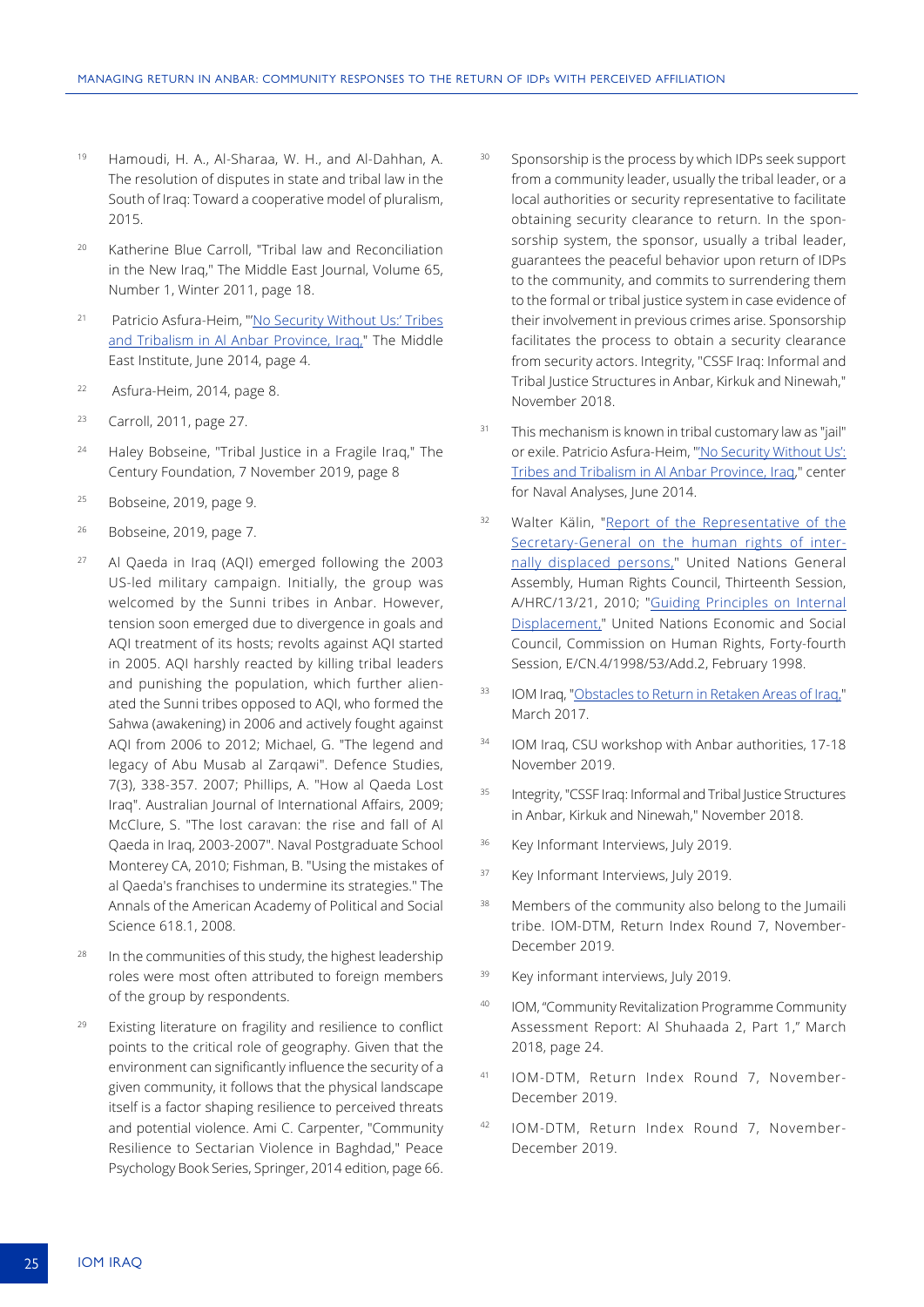- 43 Peter Beaumont, "People are scared': deadly legacy of [ISIS continue to shape lives of Iraq,"](https://www.theguardian.com/global-development/2018/nov/15/people-are-scared-to-go-home-deadly-landmines-of-isis-still-shapes-lives-in-iraq-fallujah) The Guardian, 15 November 2018.
- <sup>44</sup> Revenge attacks include families of victims targeting families with perceived affiliation and vice versa.
- <sup>45</sup> IOM-DTM, Return Index Round 7, November-December 2019.
- <sup>46</sup> IOM-DTM, Return Index Round 7, November-December 2019.
- <sup>47</sup> Key informant interviews, July 2019; IOM-DTM, Integrated Location Assessment (ILA) Round IV, 2019.
- <sup>48</sup> IOM, "Community Revitalization Programme Community Assessment Report: Al Shuhaada 2, Part 1," March 2018, page 9.
- <sup>49</sup> Mostly Erbil and Kirkuk. Key informant interviews, July 2019.
- <sup>50</sup> Peter Beaumont, "['People are scared': deadly legacy of](https://www.theguardian.com/global-development/2018/nov/15/people-are-scared-to-go-home-deadly-landmines-of-isis-still-shapes-lives-in-iraq-fallujah)  [ISIS continue to shape lives of Iraq,"](https://www.theguardian.com/global-development/2018/nov/15/people-are-scared-to-go-home-deadly-landmines-of-isis-still-shapes-lives-in-iraq-fallujah) The Guardian, 15 November 2018; Dan De Luce and Henry Johnson, ["Can](https://foreignpolicy.com/2016/06/09/can-the-u-s-control-irans-militias-in-the-fight-for-fallujah-shiite-iraq-isis/)  [the U.S. Control Iran's Militias in the Fight for Fallujah,"](https://foreignpolicy.com/2016/06/09/can-the-u-s-control-irans-militias-in-the-fight-for-fallujah-shiite-iraq-isis/) Foreign Policy, 9 June 2016.
- <sup>51</sup> Key informant interviews, July 2019.
- <sup>52</sup> IOM-DTM, Rounds 55 113, September 2016-December 2019.
- <sup>53</sup> DTM, Round 113, 31 December 2019.
- <sup>54</sup> 2.3% of families live in their habitual residences that are destroyed and not suitable for living. Less than one per cent of families live with host families. IOM-DTM, ILA IV, May-June 2019.
- <sup>55</sup> IOM-DTM, ILA IV, May-June 2019.
- <sup>56</sup> Key informant interviews, July 2019.
- <sup>57</sup> Key informant, February 2020.
- <sup>58</sup> Focus group discussions, July 2019.
- IOM-DTM, Return Index Round 7, November-December 2019.
- <sup>60</sup> IOM-DTM, Return Index Round 7, November-December 2019.
- <sup>61</sup> Key informant interviews, July 2019.
- <sup>62</sup> IOM-DTM, Return Index Round 7, November-December 2019.
- <sup>63</sup> IOM-DTM, Return Index Round 7, November-December 2019.
- <sup>64</sup> IOM-DTM, Return Index Round 7, November-December 2019.
- <sup>65</sup> IOM-DTM, Return Index Round 7, November-December 2019.
- [القوات](https://www.france24.com/ar/20160604-%D8%A7%D9%84%D9%82%D9%88%D8%A7%D8%AA-%D8%A7%D9%84%D8%B9%D8%B1%D8%A7%D9%82%D9%8A%D8%A9-%D8%A7%D9%84%D9%81%D9%84%D9%88%D8%AC%D8%A9-%D8%A7%D9%84%D8%B5%D9%82%D9%84%D8%A7%D9%88%D9%8A%D8%A9-%D8%AA%D9%86%D8%B8%D9%8A%D9%85-%D8%A7%D9%84%D8%AF%D9%88%D9%84%D8%A9-%D8%A7%D9%84%D8%A5%D8%B3%D9%84%D8%A7%D9%85%D9%8A%D8%A9) [العراقية](https://www.france24.com/ar/20160604-%D8%A7%D9%84%D9%82%D9%88%D8%A7%D8%AA-%D8%A7%D9%84%D8%B9%D8%B1%D8%A7%D9%82%D9%8A%D8%A9-%D8%A7%D9%84%D9%81%D9%84%D9%88%D8%AC%D8%A9-%D8%A7%D9%84%D8%B5%D9%82%D9%84%D8%A7%D9%88%D9%8A%D8%A9-%D8%AA%D9%86%D8%B8%D9%8A%D9%85-%D8%A7%D9%84%D8%AF%D9%88%D9%84%D8%A9-%D8%A7%D9%84%D8%A5%D8%B3%D9%84%D8%A7%D9%85%D9%8A%D8%A9) تدخل مركز ناحية ,Agency NEWS 24 France <sup>66</sup> 2016. June ,[الصقالوية](https://www.france24.com/ar/20160604-%D8%A7%D9%84%D9%82%D9%88%D8%A7%D8%AA-%D8%A7%D9%84%D8%B9%D8%B1%D8%A7%D9%82%D9%8A%D8%A9-%D8%A7%D9%84%D9%81%D9%84%D9%88%D8%AC%D8%A9-%D8%A7%D9%84%D8%B5%D9%82%D9%84%D8%A7%D9%88%D9%8A%D8%A9-%D8%AA%D9%86%D8%B8%D9%8A%D9%85-%D8%A7%D9%84%D8%AF%D9%88%D9%84%D8%A9-%D8%A7%D9%84%D8%A5%D8%B3%D9%84%D8%A7%D9%85%D9%8A%D8%A9) شامل غريب الفلوجة
- <sup>67</sup> Johnlee Varghese, "[ISIS Militants in Iraqi Army Uniform](https://www.ibtimes.co.in/isis-militants-iraqi-army-uniform-massacre-hundreds-capture-400-soldiers-camp-saqlawiyah-609729) [Massacre Hundreds, Capture 400 Soldiers in Camp](https://www.ibtimes.co.in/isis-militants-iraqi-army-uniform-massacre-hundreds-capture-400-soldiers-camp-saqlawiyah-609729) [Saqlawiyah,"](https://www.ibtimes.co.in/isis-militants-iraqi-army-uniform-massacre-hundreds-capture-400-soldiers-camp-saqlawiyah-609729) International Business Times, September 2014; EREM NEWS, [مقتل](https://www.eremnews.com/news/arab-world/130109) 300 جندي عراقي بغاز الكلور في 14; EREM NEWS 2014. September ,[الصقالوية](https://www.eremnews.com/news/arab-world/130109)
- <sup>68</sup> Key informant interviews, July 2019.
- <sup>69</sup> IOM-DTM, ILA IV, May-June 2019.
- <sup>70</sup> "[Iraqi Forces Control Strategic Areas near Fallujah City](http://mail.almanar.com.lb/english/adetails.php?fromval=2&cid=24&frid=23&seccatid=24&eid=272391) [\(Updated\)](http://mail.almanar.com.lb/english/adetails.php?fromval=2&cid=24&frid=23&seccatid=24&eid=272391)," Al Manar, 1 June 2016; Azadeh Ansari and Mohammed Tawfeeq, ["Anti-ISIS forces defeat militants](https://edition.cnn.com/2016/06/04/middleeast/iraq-syria-military-advance-on-isis/) [in battle for Falluja,](https://edition.cnn.com/2016/06/04/middleeast/iraq-syria-military-advance-on-isis/)" CNN, 6 June 2016; Dan De Luce and Henry Johnson, "[Can the U.S. Control Iran's Militias](https://foreignpolicy.com/2016/06/09/can-the-u-s-control-irans-militias-in-the-fight-for-fallujah-shiite-iraq-isis/) [in the Fight for Fallujah,](https://foreignpolicy.com/2016/06/09/can-the-u-s-control-irans-militias-in-the-fight-for-fallujah-shiite-iraq-isis/)" Foreign Policy, 9 June 2016.
- <sup>71</sup> DTM, Rounds 55-113, 31 December 2019; Key informant interviews, July 2019.
- <sup>72</sup> IOM-DTM, ILA IV, May-June 2019.
- 73 Key informant interviews, July 2019.
- <sup>74</sup> Focus group discussions, July 2019.
- <sup>75</sup> Focus group discussions, July 2019.
- <sup>76</sup> Key informant interviews, July 2019.
- <sup>77</sup> IOM-DTM, Return Index Round 7, November-December 2019.
- <sup>78</sup> IOM-DTM, Return Index Round 7, November-December 2019.
- <sup>79</sup> IOM-DTM, Return Index Round 7, November-December 2019.
- 80 Al Abba and Karma Al Somod reported movement restrictions have little impact on daily life. Al Husi, Saqlawiya centre, and Albu Shejeel reported movement restrictions have no impact on daily life. IOM-DTM, Return Index Round 7, November-December 2019.
- 81 Bill Riggio, ["ISIS suicide assault team strikes government](https://www.longwarjournal.org/archives/2014/03/isis_suicide_assault.php) [complex in Samarra,"](https://www.longwarjournal.org/archives/2014/03/isis_suicide_assault.php) Long War Journal, 4 March 2014.
- 82 Key informant interviews, July 2019.
- 83 IOM-DTM, Round 113, 31 December 2019; Key informant interviews, July 2019.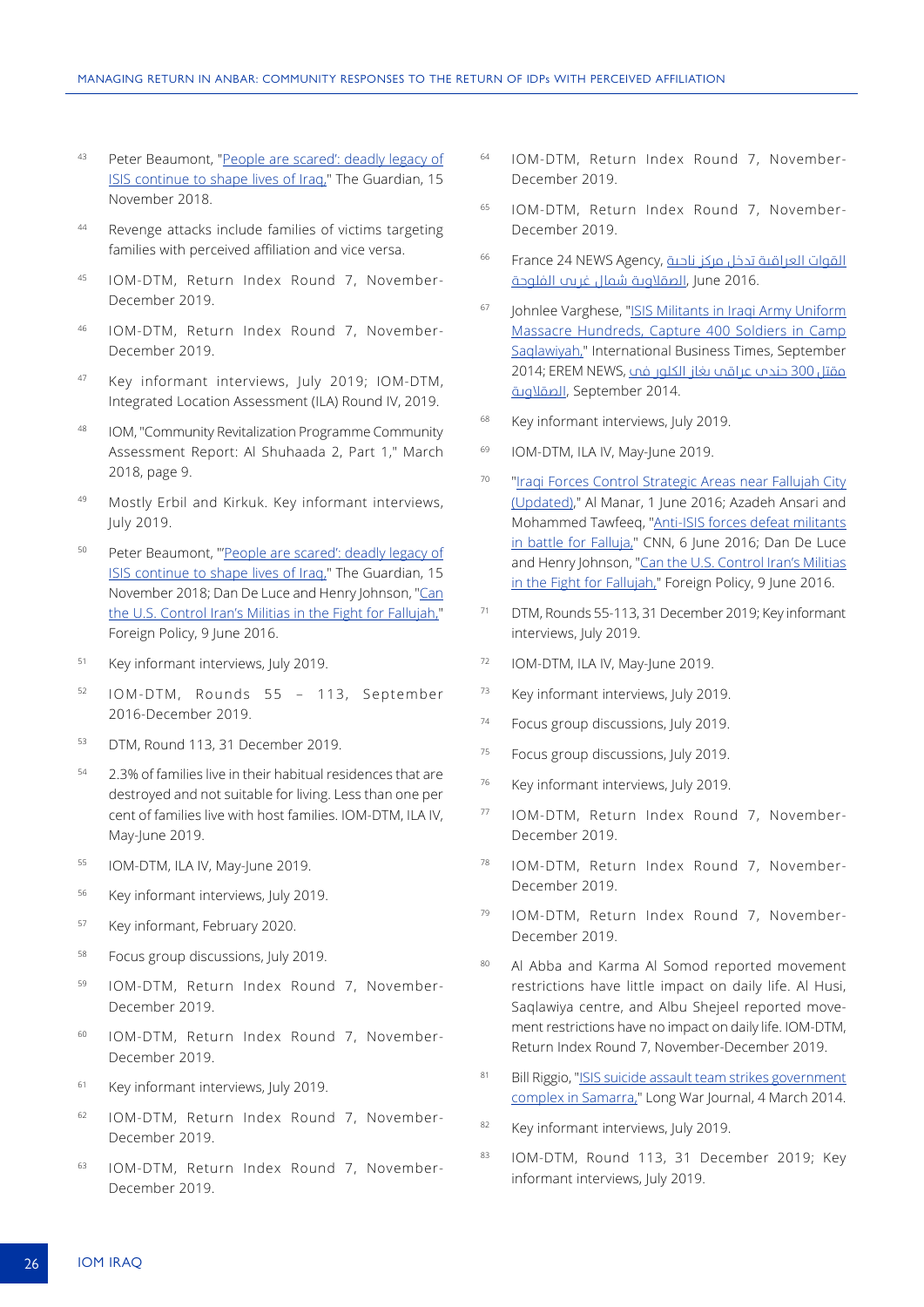- 84 Tim Hume and Mohammed Tawfeeq, "Iraqi troops [retake key town from ISIS in Falluja offensive,"](https://edition.cnn.com/2016/05/26/middleeast/iraq-karma-falluja/index.html) CNN, 26 May 2016.
- 85 Key informant interviews, July 2019; IOM-DTM, Rounds 55-113, September 2016-December 2019.
- 86 IOM-DTM, ILA IV, May-June 2019.
- 87 Key informant interviews, July 2019.
- 88 Focus group discussion, July 2019.
- 89 Key informant interviews, July 2019.
- <sup>90</sup> IOM-DTM, Return Index Round 7, November-December 2019.
- <sup>91</sup> IOM-DTM, Return Index Round 7, November-December 2019.
- <sup>92</sup> IOM-DTM, Return Index Round 7, November-December 2019.
- 93 Al Abba and Karma Al Somod reported movement restrictions have little impact on daily life. Al Husi, Al Shuhaada 2, and Albu Shejeel reported movement restrictions have no impact on daily life. IOM-DTM, Return Index Round 7, November-December 2019.
- 94 Bill Riggio, "ISIS suicide assault team strikes government [complex in Samarra,](https://www.longwarjournal.org/archives/2014/03/isis_suicide_assault.php)" Long War Journal, 4 March 2014.
- 95 Key informant interviews, July 2019; IOM-DTM, ILA IV, May-June 2019.
- 96 Key informant interviews, July 2019; Tim Hume and Mohammed Tawfeeq, ["Iraqi troops retake key town](https://edition.cnn.com/2016/05/26/middleeast/iraq-karma-falluja/index.html)  [from ISIS in Falluja offensive,"](https://edition.cnn.com/2016/05/26/middleeast/iraq-karma-falluja/index.html) CNN, 26 May 2016.
- 97 Key informant interviews, July 2019; IOM-DTM, Round 113, 31 December 2019.
- 98 IOM-DTM, Round 113, 31 December 2019
- <sup>99</sup> IOM-DTM, Round 113, 31 December 2019.
- <sup>100</sup> Key informant interviews, July 2019.
- <sup>101</sup> Focus group discussion, July 2019.
- <sup>102</sup> Key informant interviews, July 2019.
- 103 Key informant interviews, July 2019.
- <sup>104</sup> IOM-DTM, Return Index Round 7, November-December 2019.
- <sup>105</sup> IOM-DTM, Return Index Round 7, November-December 2019.
- <sup>106</sup> IOM-DTM, Return Index Round 7, November-December 2019.
- <sup>107</sup> IOM-DTM, Return Index Round 7, November-December 2019.
- <sup>108</sup> Some territories experienced back and forth fighting for control and it is therefore not possible to assign an exact date to the shifting of control. Key informant, January 2020.
- 109 Key informant interviews, July 2019.
- <sup>110</sup> Key informant interviews, July 2019.
- <sup>111</sup> IOM-DTM, ILA IV, May-June 2019.
- <sup>112</sup> Some territories experienced back and forth fighting for control and it is therefore not possible to assign an exact date to the shifting of control. Key informant interviews, July 2019.
- <sup>113</sup> IOM-DTM, Round 113, 31 December 2019.
- <sup>114</sup> IOM-DTM, Round 113, 31 December 2019.
- <sup>115</sup> IOM-DTM, ILA IV, May-June 2019.
- <sup>116</sup> Key informant interviews, July 2019.
- 117 Focus group discussions, July 2019.
- 118 IOM-DTM, Returns Index, February 2020.
- 119 IOM-DTM, Returns Index, February 2020.
- 120 IOM-DTM, Returns Index, February 2020.
- 121 IOM-DTM, Returns Index, February 2020.
- <sup>122</sup> Focus group discussions, July 2019.
- 123 IOM-DTM, Returns Index, February 2020.
- <sup>124</sup> Some territories experienced back and forth fighting for control and it is therefore not possible to assign an exact date to the shifting of control. Key informant, January 2020.
- 125 Key informant interviews, July 2019.
- 126 Key informant interviews, July 2019.
- <sup>127</sup> Some territories experienced back and forth fighting for control and it is therefore not possible to assign an exact date to the shifting of control. Key informant, July 2019.
- <sup>128</sup> Key informant interviews, July 2019.